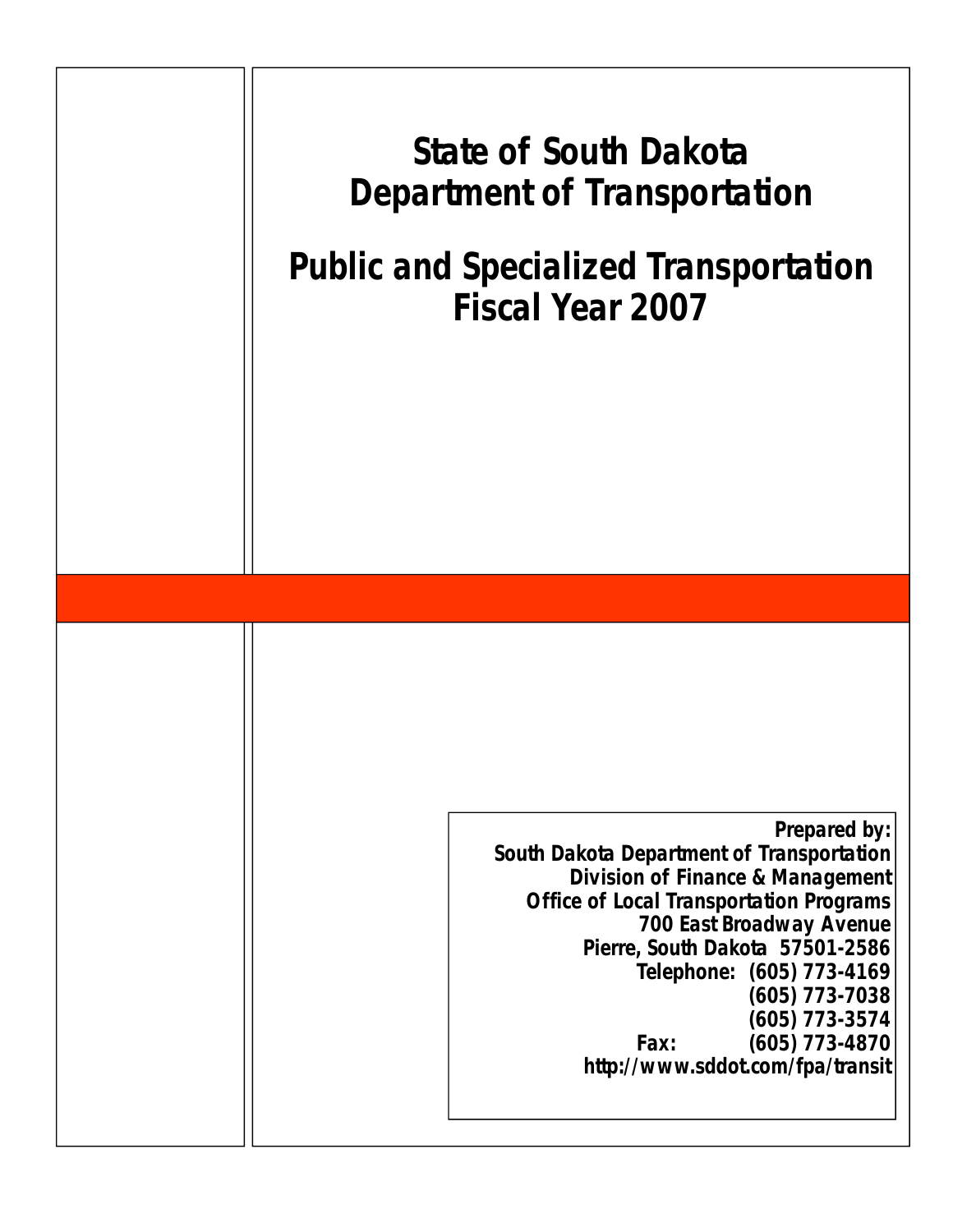## **Introduction**

**Welcome to the South Dakota Department of Transportation's Public and Special Transportation statistical report for Fiscal Year 2007. This report is published annually and condenses the fiscal year administration and operational records for the 21 rural public transit systems in South Dakota. The re-**

**port is published largely to provide information about the performance of the public transit programs for the fiscal year. The report is distributed and available to state and local officials, support agencies, boards of directors, and the general public.** 

## **Please send any questions or comments to:**

**Melissa Hull or Jackie Mattheis South Dakota Department of Transportation Division of Finance & Management Office of Local Transportation Programs 700 East Broadway Avenue Pierre, South Dakota 57501-2586 Melissa.Hull@state.sd.us—605/773-7038 Jackie.Mattheis@state.sd.us—605/773-4169** 

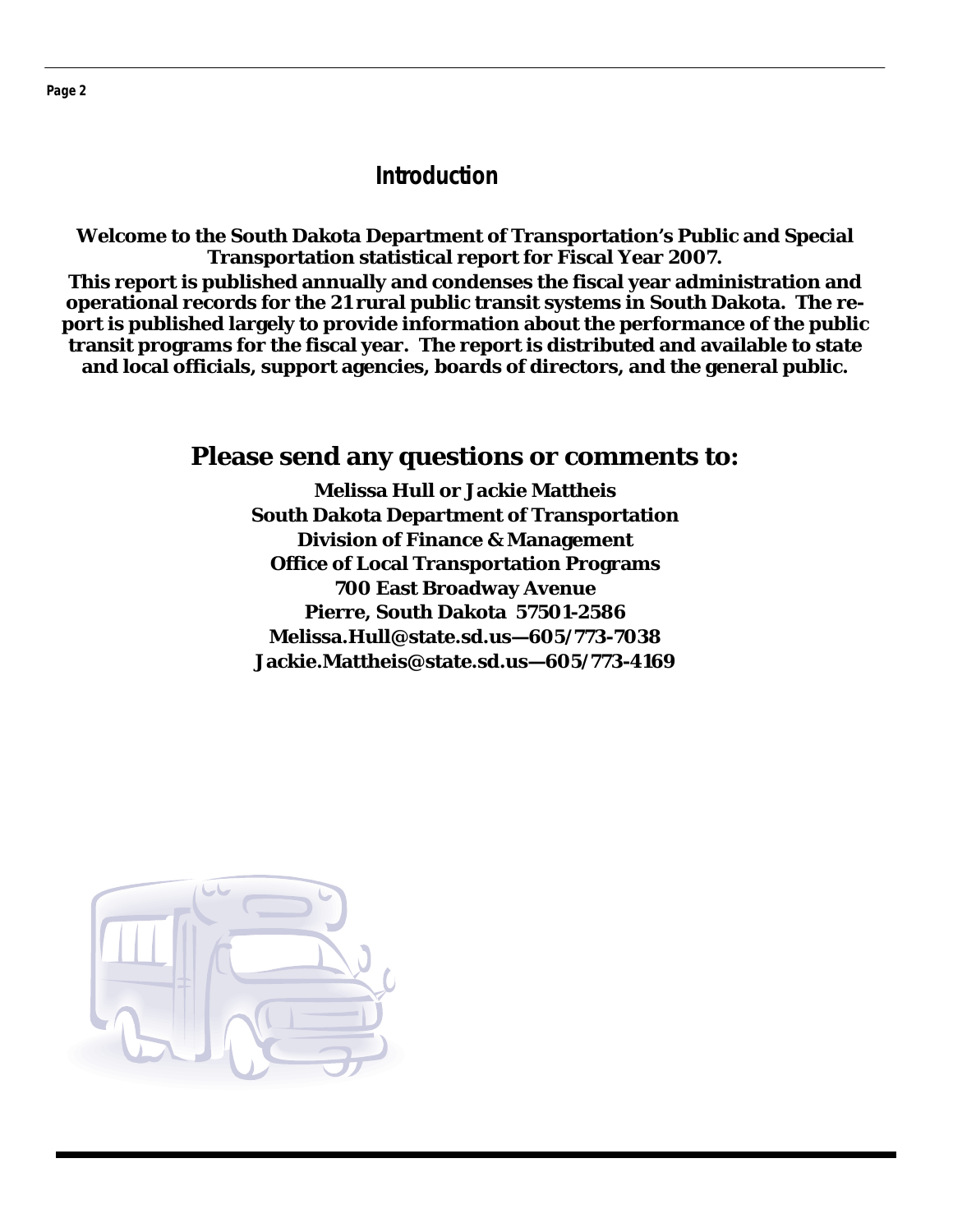#### **Page 3**

## **Table of Contents**

| Introduction             |                                                                       | $\boldsymbol{2}$ |
|--------------------------|-----------------------------------------------------------------------|------------------|
| <b>Executive Summary</b> |                                                                       | $4-5$            |
|                          | <b>Total Passenger and Trip Characteristics</b>                       | 6                |
| <b>Chapter 1</b>         | <b>Fiscal Year 2007 Specialized Transportation Statistics</b>         | 7                |
| <b>Chapter 2</b>         | Fiscal Year 2007 Section 5311-Administration and Operating Statistics | 8                |
|                          | Rural Public Transit Systems Funding Breakdown                        | 9                |
|                          | <b>Rural Public Transportation System Data</b>                        | $10 - 30$        |
| <b>Chapter 3</b>         | Other Fiscal Year 2007 Transit Program Statistics                     | 31               |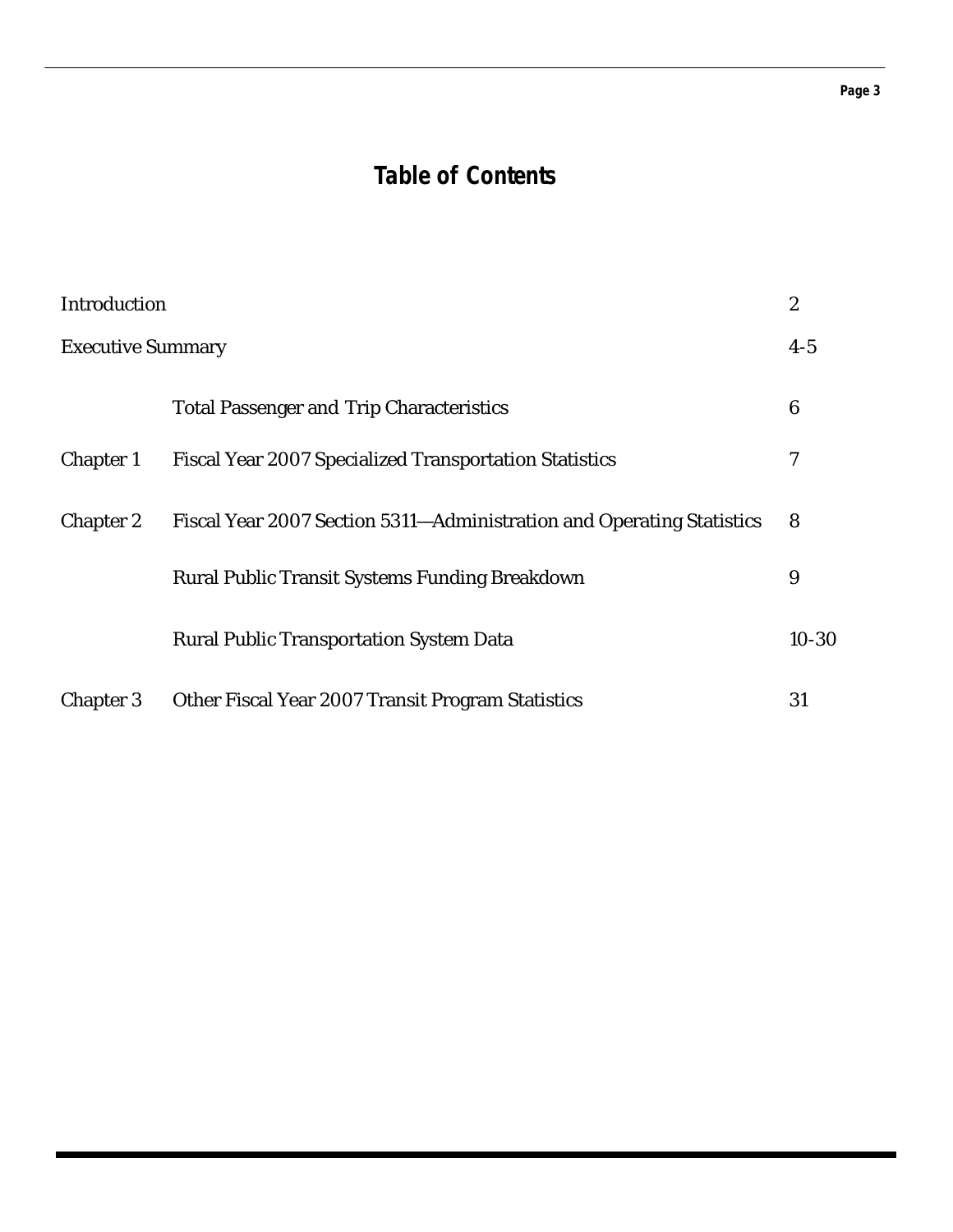## **Executive Summary**

- Approximately 52 organizations are currently providing some form of transit services covering approximately 70 percent of the geographic area within South Dakota. These transit organizations assist elderly citizens, citizens with disabilities, school age children and low income citizens gain access to needed medical, nutrition, education, employment, social and commercial services, particularly in the rural areas of South Dakota.
- Transit providers range in size from those which provide daily fixed route/fixed schedule services, to senior citizen centers in rural small towns which provide demand-response services with schedules and destinations determined on a day-to-day basis.
- The South Dakota Department of Transportation, Division of Finance & Management, Office of Local Transportation Programs, administers several programs through the United States Federal Transit Administration (FTA) which support public and specialized transportation service providers in South Dakota. These programs include:
- **Section 5303 provides** urban transit planning assistance program funds transit planning activities in the metropolitan areas of South Dakota including Sioux Falls, Rapid City, and North Sioux City.
- **Section 5309** provides capital assistance for new and replacement buses and related equipment and facilities to public bodies and agencies including transit authorities, state and local public bodies and other political subdivisions of states, certain public corporations, boards and commissions established under state law.
- **Section 5310** provides capital grants to private nonprofit organizations to assist them in providing transportation services for elderly persons and/or persons with disabilities.
- Section 5310 declares a national policy that elderly persons and persons with disabilities have the same right as other persons to utilize mass transportation services and facilities; that special efforts shall be made in the planning and design of mass transportation facilities and services to assure their availability to elderly persons and persons with disabilities; and that all Federal programs offering assistance in the field of mass transportation should contain provisions implementing this policy.
- The goal of the Section 5310 program is to provide assistance in meeting the transportation needs of elderly persons and persons with disabilities where public transportation services are unavailable, insufficient, or inappropriate. The Section 5310 program is designed to supplement FTA's other capital assistance programs by funding transportation projects for elderly persons and persons with disabilities in all areas: urbanized, small urban, and rural. Although grant recipients are private nonprofit organizations usually with specific clientele; transportation services funded under this program may be open to other riders once the immediate transportation needs of the grant recipient's organization are satisfied.
- **Section 5311** provides capital, administration, and operating grants for public transportation service projects in non-urbanized areas (less than 50,000 population).
- Section 5311 funds are available for capital, operating and project administration costs for rural public transportation projects in areas other than urbanized areas (50,000 population). Public transportation is defined to mean mass transportation by bus, rail, or other conveyance, either publicly or privately owned, which provides service to the general public on a regular and continuing basis. Public transportation services funded by Section 5311 may be designed to maximize usage by transportation-disadvantaged persons, provided that the general public is offered an equal opportunity to utilize the transportation services.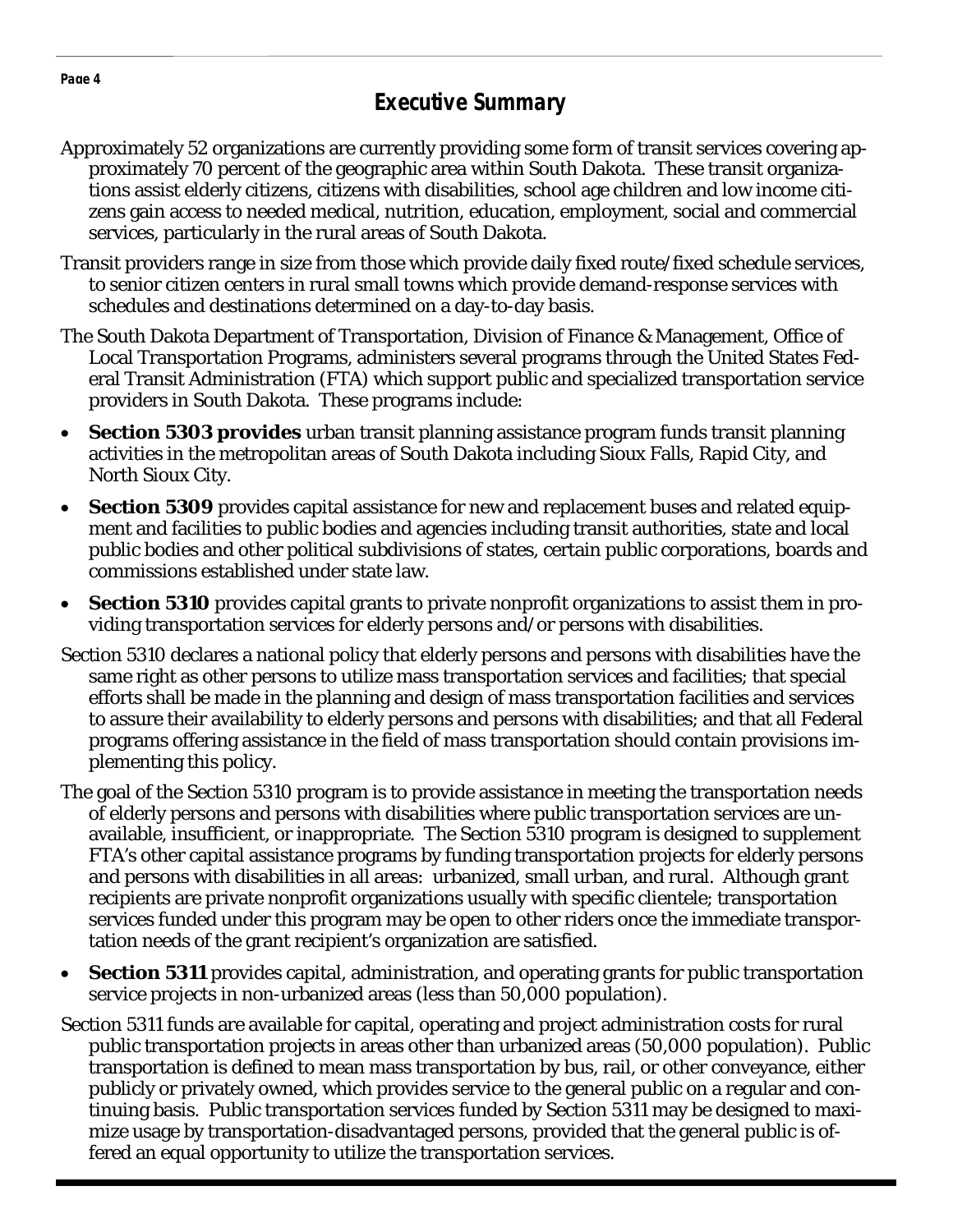Capital expenses under Sections 5309 and 5311 programs include the acquisition, construction, and improvement of public transportation facilities and equipment needed for an efficient and coordinated public transportation system.

- **Section 5311(b)(3)** Rural Technical Assistance (RTAP) provides funds to support the training and technical assistance needs of rural transit operators and drivers.
- **Section 5316** (JARC or Job Access/Reverse Commute) Job Access grants are for the development of new transportation services for low income workers and/or closing gaps in existing service; Reverse Commute projects are meant to provide transportation to suburban jobs from other suburban, urban and rural locations but not necessarily just for low income households. Subgrantees are required to provide a 50% match for operating expenses and a 20% match for capital expenses.
- **Section 5317** (New Freedom Program) formula grants aim to provide additional tools to overcome barriers facing citizens with disabilities seeking to integrate into the workforce and fully participate in society. Lack of adequate transportation is a principal barrier to employment for citizens with disabilities. This program seeks to expand transportation mobility options available to persons with disabilities beyond the requirements of the Americans with Disabilities Act of 1990. Subgrantees are required to provide a 50% match for operating expense. New Freedom funds are not eligible for capital purchases.
- The South Dakota Public and Specialized Transportation Assistance Fund provides state dollars to help meet the local matching fund requirements of Federal transit program grantees.
- The Office of Local Transportation Programs and the South Dakota Department of Social Services, Division of Adult Services and Aging work in close coordination in matters pertaining to transportation services for people who are elderly or have disabilities. Each year, the Division of Adult Services and Aging provides funds, which are dispersed through our office to offset transportation costs for some agencies. Transportation is considered a supportive function eligible through Title III-B. These funds are referred to as Title III-B funds throughout this book.
- During Fiscal Year 2007, 359 vehicles funded by FTA Section 5309, FTA Section 5310, and FTA Section 5311, including a few non-FTA funded vehicles receiving FTA Section 5311 operating funds, provided rural public and special transportation services in South Dakota. These 359 vehicles traveled 3,994,800 miles and carried 1,792,264 passengers during Fiscal Year 2007.
- The transit systems operating in Sioux Falls and Rapid City receive FTA Section 5307 urban transit capital and operating funds directly from FTA. During Calendar Year 2007, Sioux Falls and Rapid City public transit vehicles traveled 1,729,999 miles and carried 1,258,831 passengers.
- The Deadwood Trolley System provided 229,539 rides and traveled 175,000 miles during Fiscal Year 2007.
- Public and special transportation service providers are a key element in the successful implementation of numerous state policy objectives. Among those is the effort to keep elderly citizens and citizens with disabilities in their own homes and communities—in an independent living status, instead of forcing them into the more costly nursing home environment or requiring them to migrate to large urban areas for needed services.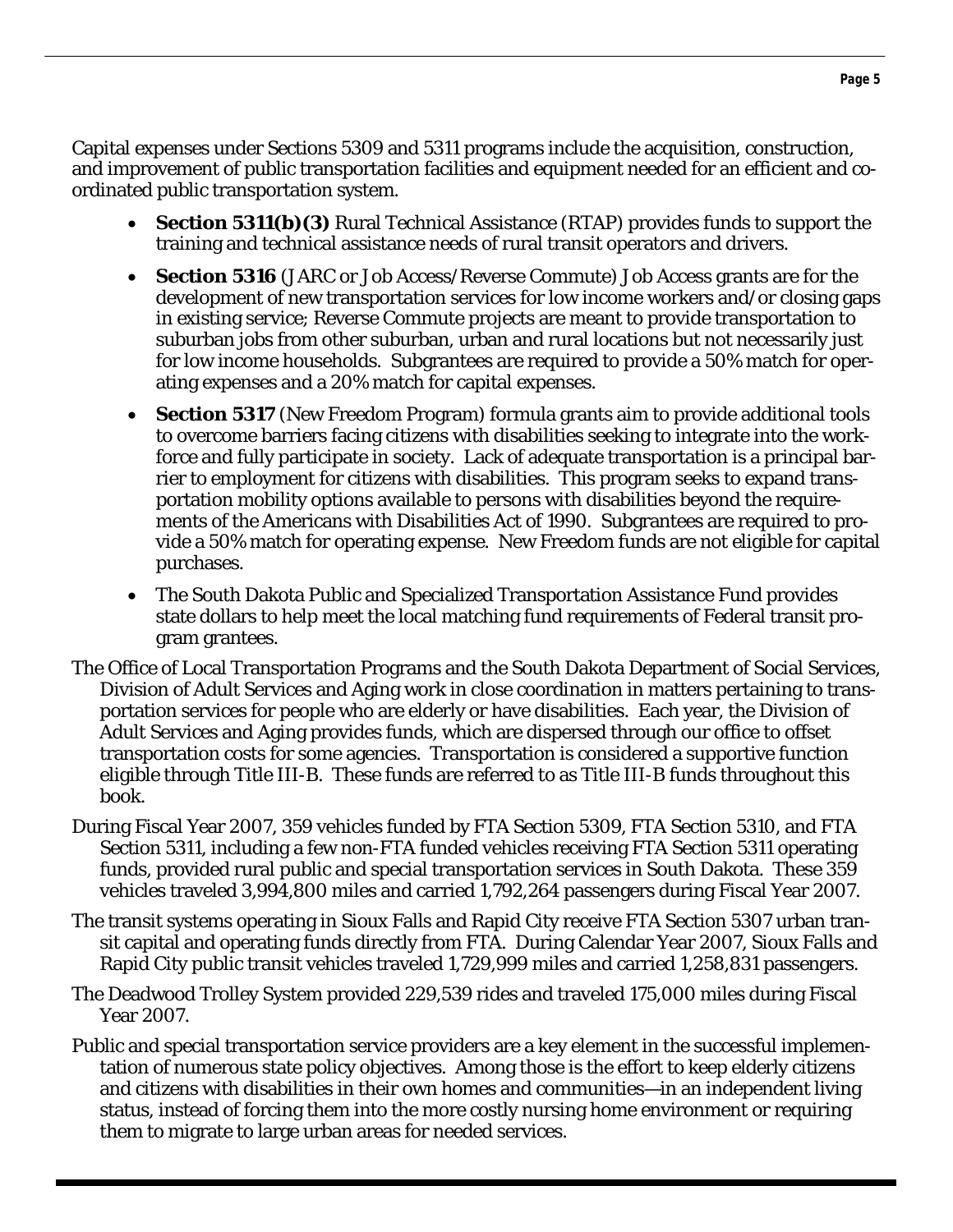## **Rural Public and Specialized Transportation Passenger and Trip Characteristics FY 2007**



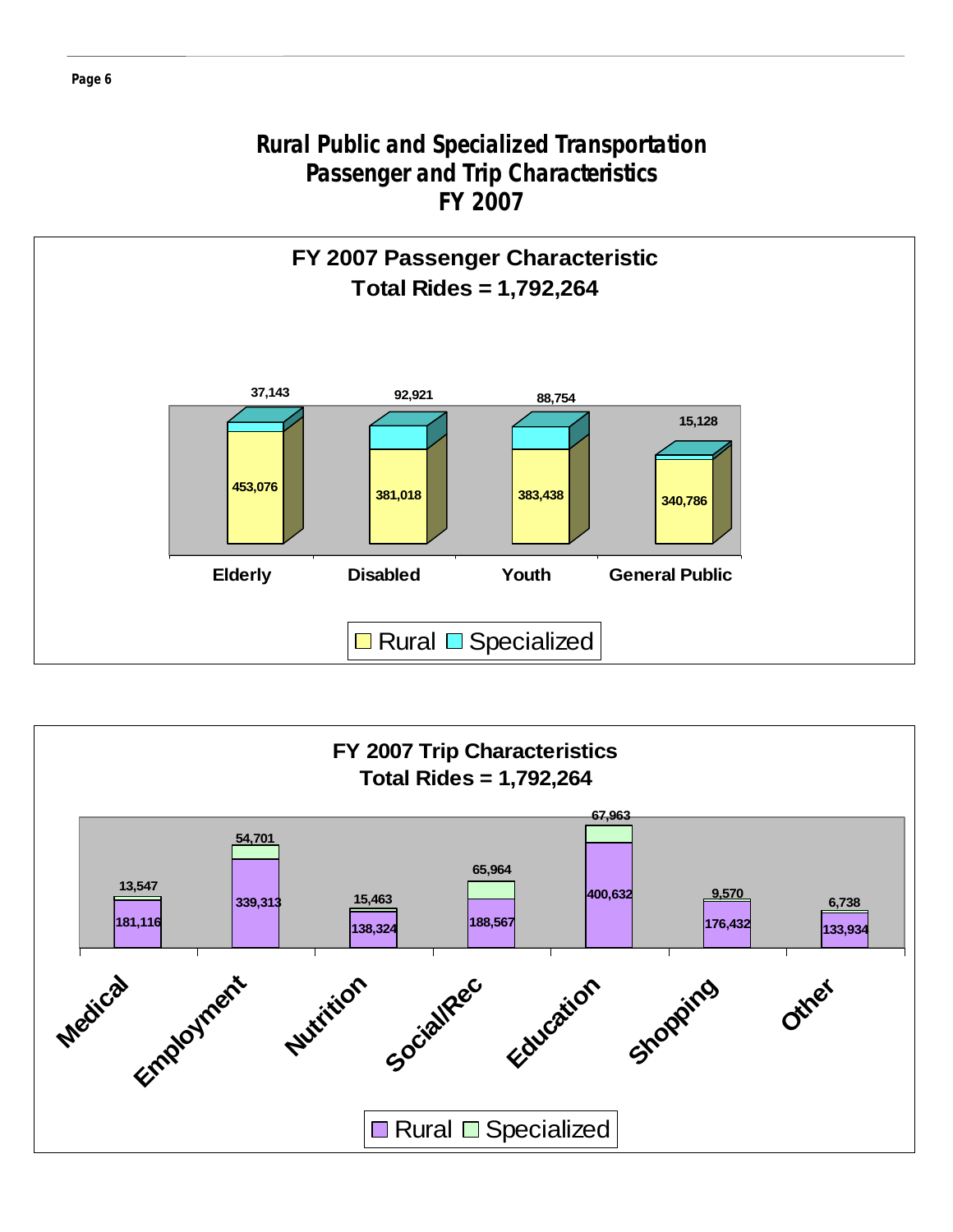**Chapter 1 Fiscal Year 2007 Specialized Transportation Statistics** 

During Fiscal Year 2007, 82 vehicles operating in South Dakota providing specialized transportation were funded under FTA Section 5309 and FTA Section 5310 programs.

These 82 vehicles traveled 591,127 miles and carried 233,946 passengers.

This graph indicates that citizens with disabilities were the major users of specialized transportation services in South Dakota during Fiscal Year 2007.

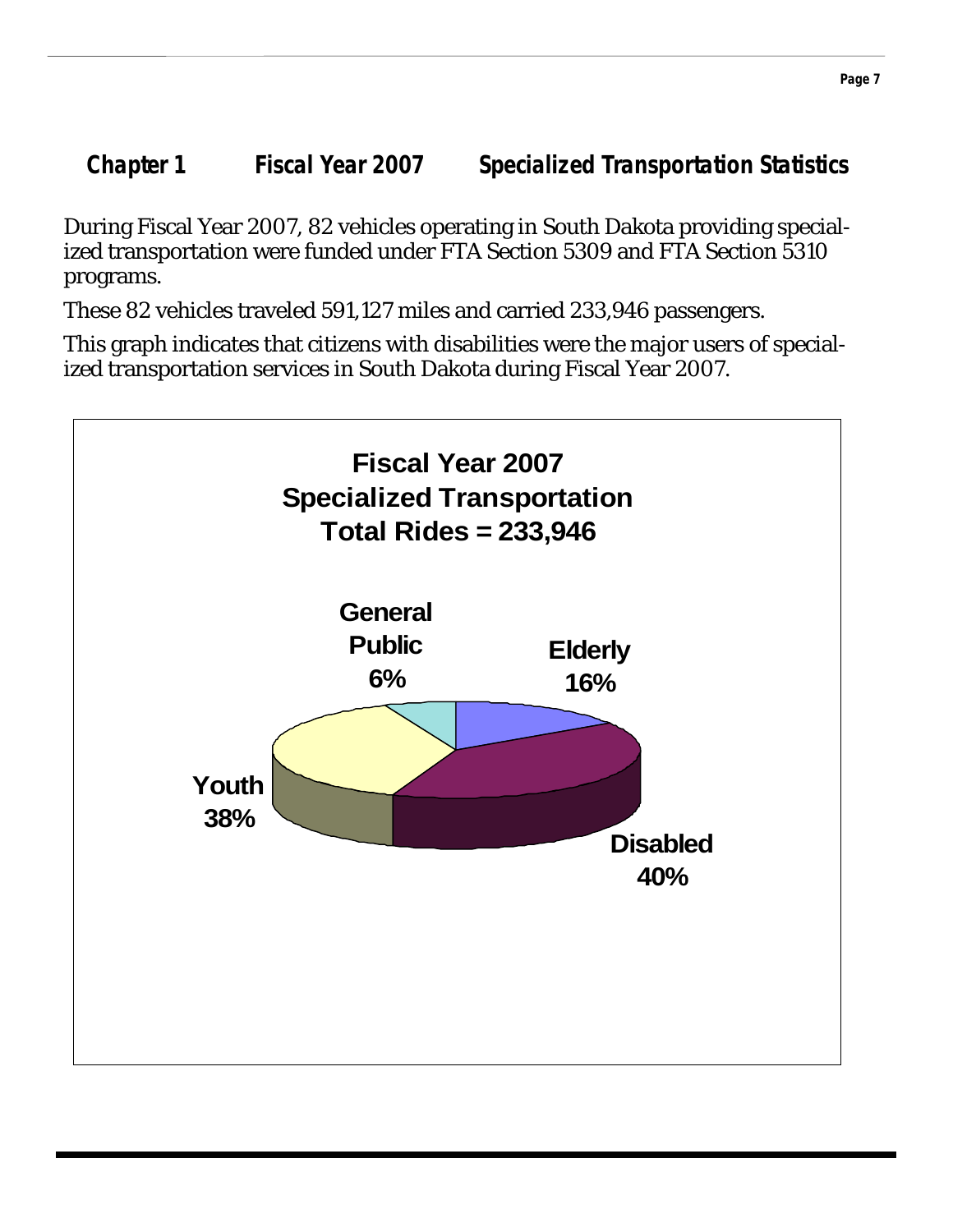## **Chapter 2 Fiscal Year 2007 Administration and Operating Statistics**

The goals of Section 5311 program are to:

 $\bullet$  Enhance the access of people in non-urbanized areas

to health care, shopping, education, employment, public service, and recreation

- ♦ Assist in the maintenance, development, improvement, and use of public transportation systems in rural and small urban areas.
- Encourage and make possible the most efficient use of federal funds used to provide passenger transportation in non-urbanized areas through the coordination of programs and services.

The Section 5311 program treats project administration expenses as a separate cost category from capital and operating expenses. Administration expenses are considered "non-operating", and are funded at 82.82% Federal share.

Operating expenses are considered those costs directly related to system operation. Net operating expenses are those that remain after operating revenues are subtracted from eligible operating expenses. Operating expenses are funded at 51.76% Federal share of the net operating expenses.

Local funds for the 21 rural public transit agencies represent over \$3.53 million or 42.63% of total funds to keep the rural public transits operating.

During Fiscal Year 2007, 21 organizations provided rural public demand-response transportation services in South Dakota. These organizations operated 277 vehicles and contracted with one taxi cab company for a total expenditure of \$8,297,746.10. These vehicles traveled 3,403,673 miles and carried 1,558,318 passengers.



**Page 8**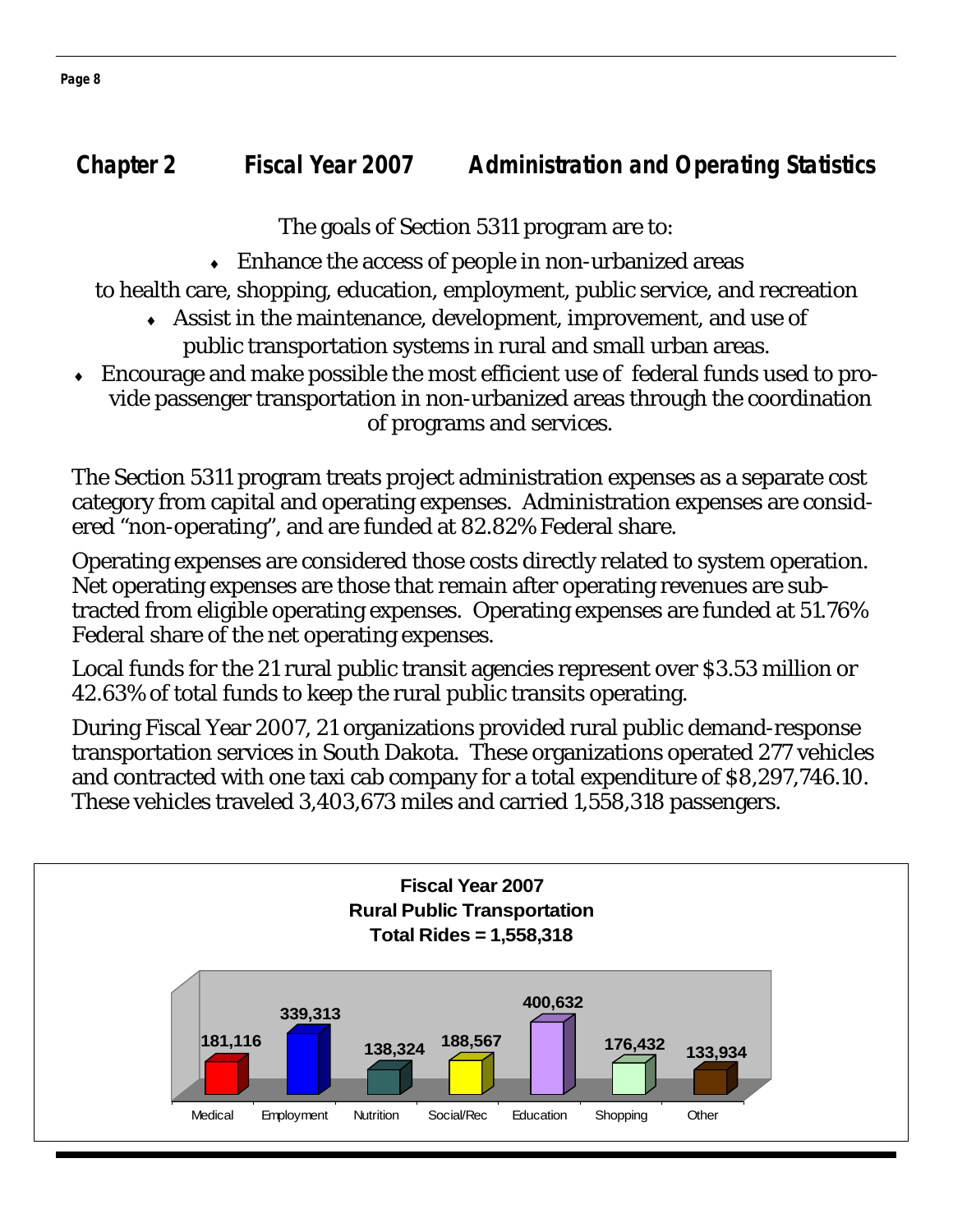# **Funding Sources of Rural Public Transit Systems Fiscal Year 2007**

**Section 5311 Funds = \$3,777,673.23** 

## **Local Funds = \$3,536,394.87**

**State Funds = \$704,969.00** 

**Title III-B Funds = \$278,709.00**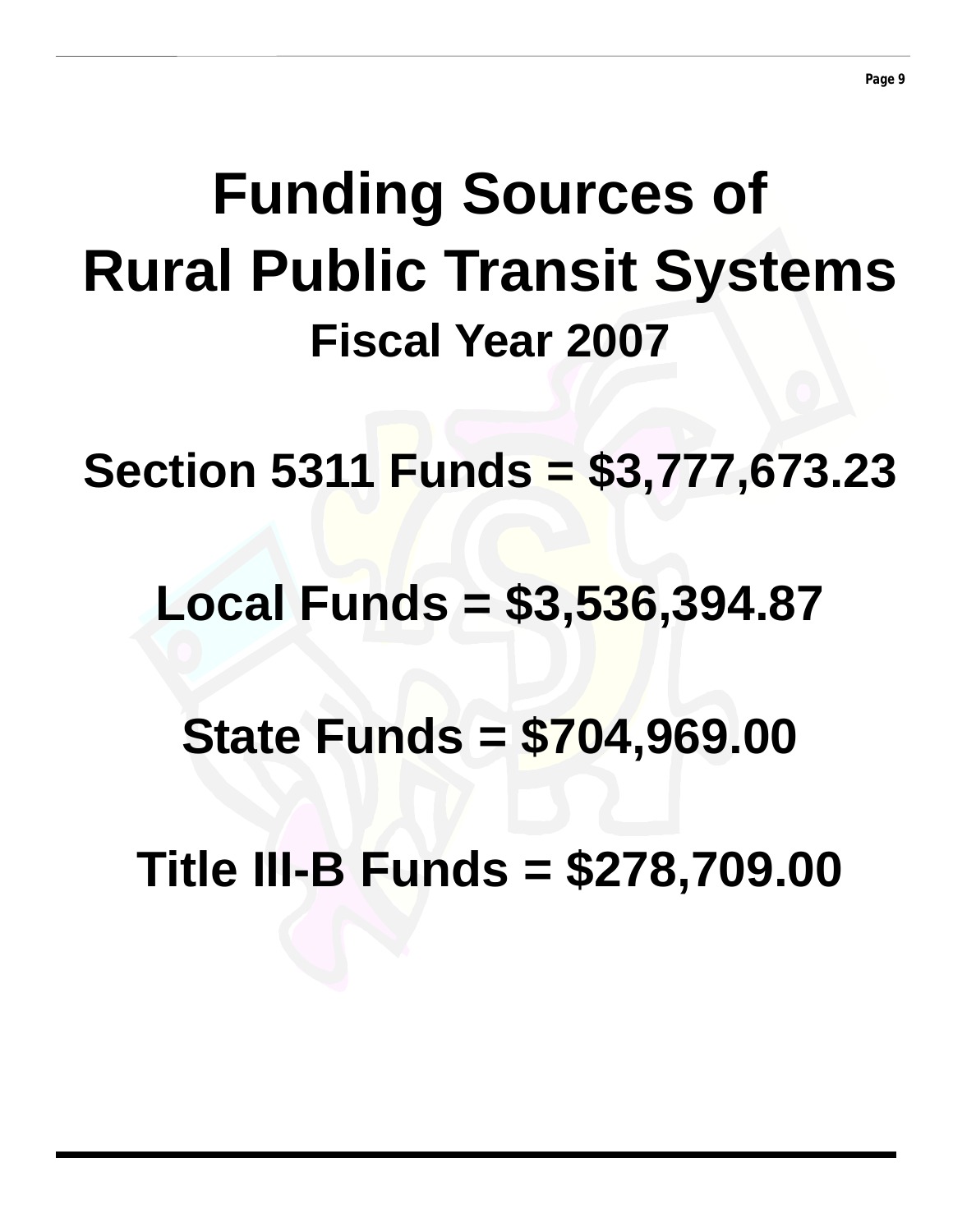#### Aberdeen Ride Line – Aberdeen, South Dakota

Director: Diana Daly

Aberdeen Ride Line serves Aberdeen and Brown County. Service is provided as requested in the county and smaller communities. Service is Monday through Friday, 7am to 7pm. Aberdeen Ride Line is a ticket agent and feeder service for the inter-city bus service Jefferson Lines. All totals include transit programs for Aberdeen and Groton. Aberdeen Ride Line has 26 vehicles in operation.

#### **Total Ridership and Miles Driven:**

|                                  |         | <b>Ride Type:</b>  |         |
|----------------------------------|---------|--------------------|---------|
| <b>Total Miles Driven:</b>       | 200,466 | Medical:           | 15,017  |
|                                  |         | Employment:        | 28,345  |
| <b>Ridership Characteristic:</b> |         | Nutrition:         | 1,062   |
| Elderly:                         | 25,232  | Social/Recreation: | 7,866   |
| Disabled:                        | 52,105  | Education:         | 55,483  |
| Youth:                           | 26,165  | Shopping:          | 7,408   |
| <b>General Public:</b>           | 14,643  | Other:             | 2,964   |
| Total:                           | 118,145 | Total:             | 118,145 |

#### **Funding and Expenditures:**

| Section 5311 Funds:                         | \$191,624.45 | Total Administration Costs*: \$137,458.13 |              |
|---------------------------------------------|--------------|-------------------------------------------|--------------|
| Title III-B Funds:                          | \$15,723.00  | <b>Total Operating Costs:</b>             | \$326,629.32 |
| State Funds:                                | \$52,979.00  | <b>Total Expenditures:</b>                | \$464,087.45 |
| Total State and Federal Funds: \$260,326.45 |              | *Includes vehicle insurance costs.        |              |
| Local Funds**:                              | \$203,761.00 | <b>Insurance Cost:</b>                    | \$17,531.00  |
| <b>Total Funding:</b>                       | \$464,087.45 | Insurance / Vehicle: \$674.27             |              |

## **\*\*Local Funds represent 43.91% of Total Funds. Rider Fares and Bus Donations = \$52,374.28**

| <b>Total Cost per Ride:</b> | \$3.93 | State and Federal Cost per Ride: \$2.20 |
|-----------------------------|--------|-----------------------------------------|
| Total Cost per Mile:        | \$2.32 | State and Federal Cost per Mile: \$1.30 |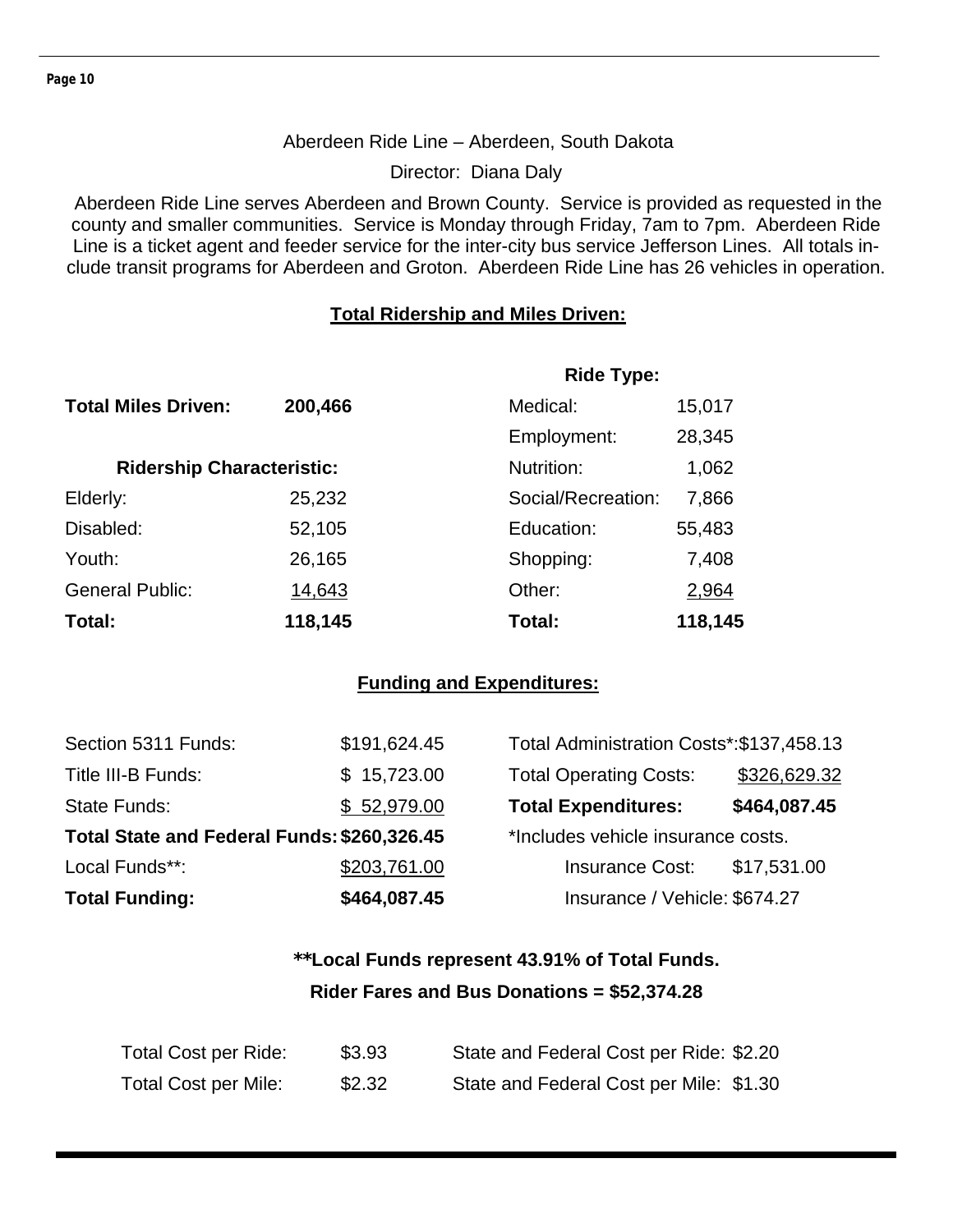#### Arrow Transit - Lemmon, South Dakota

Director: Christina Block

Arrow Transit serves Bison, Faith and Lemmon. Lemmon service is Monday through Friday from 7:30am to 5:15pm, and Sunday from 8:00am to 1:00pm. Arrow Transit provides regular scheduled trips to Bismarck, Dickinson, and Hettinger, ND, and to Rapid City, SD. Faith service is on-call upon request Monday through Friday. Bison provides two trips a month to Lemmon, Hettinger or Bowman, ND, upon request for medical needs. Arrow Transit has 22 vehicles in operation.

#### **Total Ridership and Miles Driven:**

|                                  |         | <b>Ride Type:</b>  |                |
|----------------------------------|---------|--------------------|----------------|
| <b>Total Miles Driven:</b>       | 148,075 | Medical:           | 3,784          |
|                                  |         | Employment:        | 12,703         |
| <b>Ridership Characteristic:</b> |         | Nutrition:         | 13,304         |
| Elderly:                         | 33,386  | Social/Recreation: | 10,173         |
| Disabled:                        | 16,689  | Education:         | 8,462          |
| Youth:                           | 9,599   | Shopping:          | 15,224         |
| <b>General Public:</b>           | 3,976   | Other:             | $\overline{0}$ |
| Total:                           | 63,650  | Total:             | 63,650         |

#### **Funding and Expenditures:**

| <b>Total Funding:</b>                       | \$274,210.00 | Insurance / Vehicle: \$1,658.92           |              |
|---------------------------------------------|--------------|-------------------------------------------|--------------|
| Local Funds**:                              | \$134,832.98 | <b>Insurance Cost:</b>                    | \$36,496.17  |
| Total State and Federal Funds: \$139,377.02 |              | *Includes vehicle insurance costs.        |              |
| State Funds:                                | \$30,937.00  | <b>Total Expenditures:</b>                | \$274,210.00 |
| Title III-B Funds:                          | \$10,358.00  | <b>Total Operating Costs:</b>             | \$154,660.86 |
| Section 5311 Funds:                         | \$98,082.02  | Total Administration Costs*: \$119,549.14 |              |

## **\*\*Local Funds represent 49.177% of Total Funds. Rider Fares and Bus Donations = \$34,165.11**

| Total Cost per Ride:        | \$4.31 | State and Federal Cost per Ride: \$2.19 |
|-----------------------------|--------|-----------------------------------------|
| <b>Total Cost per Mile:</b> | \$1.85 | State and Federal Cost per Mile: \$0.94 |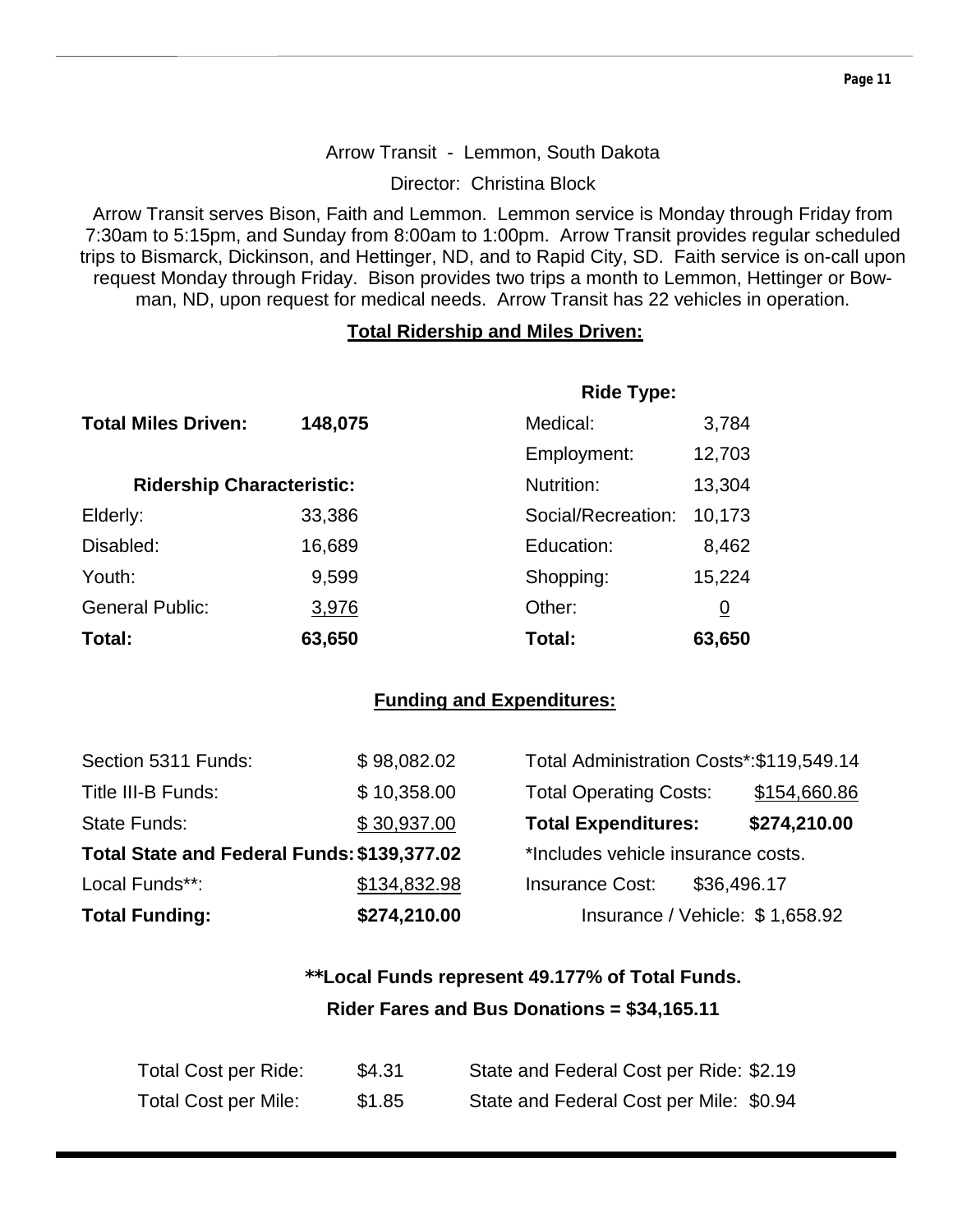#### Brandon City Transit - Brandon, South Dakota

Director: Jessica Pickett

Brandon City Transit serves the City of Brandon. Service is provided Monday through Friday 9:00am to 3:00pm and Sundays for church services. Brandon City Transit has 1 vehicle in operation.

#### **Total Ridership and Miles Driven:**

|                                  |            | <b>Ride Type:</b>  |       |  |
|----------------------------------|------------|--------------------|-------|--|
| <b>Total Miles Driven:</b>       | 13,599     | Medical:           | 453   |  |
|                                  |            | Employment:        | 188   |  |
| <b>Ridership Characteristic:</b> |            | Nutrition:         | 0     |  |
| Elderly:                         | 2,721      | Social/Recreation: | 707   |  |
| Disabled:                        | 216        | Education:         | 5,039 |  |
| Youth:                           | 4,939      | Shopping:          | 1,367 |  |
| <b>General Public:</b>           | <u>562</u> | Other:             | 684   |  |
| Total:                           | 8,438      | Total:             | 8,438 |  |

#### **Funding and Expenditures:**

| Section 5311 Funds:                        | \$22,103.86                        | Total Administration Costs*: \$9,471.98 |             |
|--------------------------------------------|------------------------------------|-----------------------------------------|-------------|
| Title III-B Funds:                         | \$1,082.00                         | <b>Total Operating Costs:</b>           | \$34,159.25 |
| <b>State Funds:</b>                        | \$5,365.00                         | <b>Total Expenditures:</b>              | \$43,631.23 |
| Total State and Federal Funds: \$28,550.86 | *Includes vehicle insurance costs. |                                         |             |
| Local Funds**:                             | \$15,080.37                        | <b>Insurance Cost:</b>                  | \$963.98    |
| <b>Total Funding:</b>                      | \$43,631.23                        | Insurance / Vehicle: \$963.98           |             |

## **\*\*Local Funds represent 34.56% of Total Funds. Rider Fares and Bus Donations = \$5,239.06**

| Total Cost per Ride:        | \$5.17 | State and Federal Cost per Ride: \$3.38 |
|-----------------------------|--------|-----------------------------------------|
| <b>Total Cost per Mile:</b> | \$3.21 | State and Federal Cost per Mile: \$2.10 |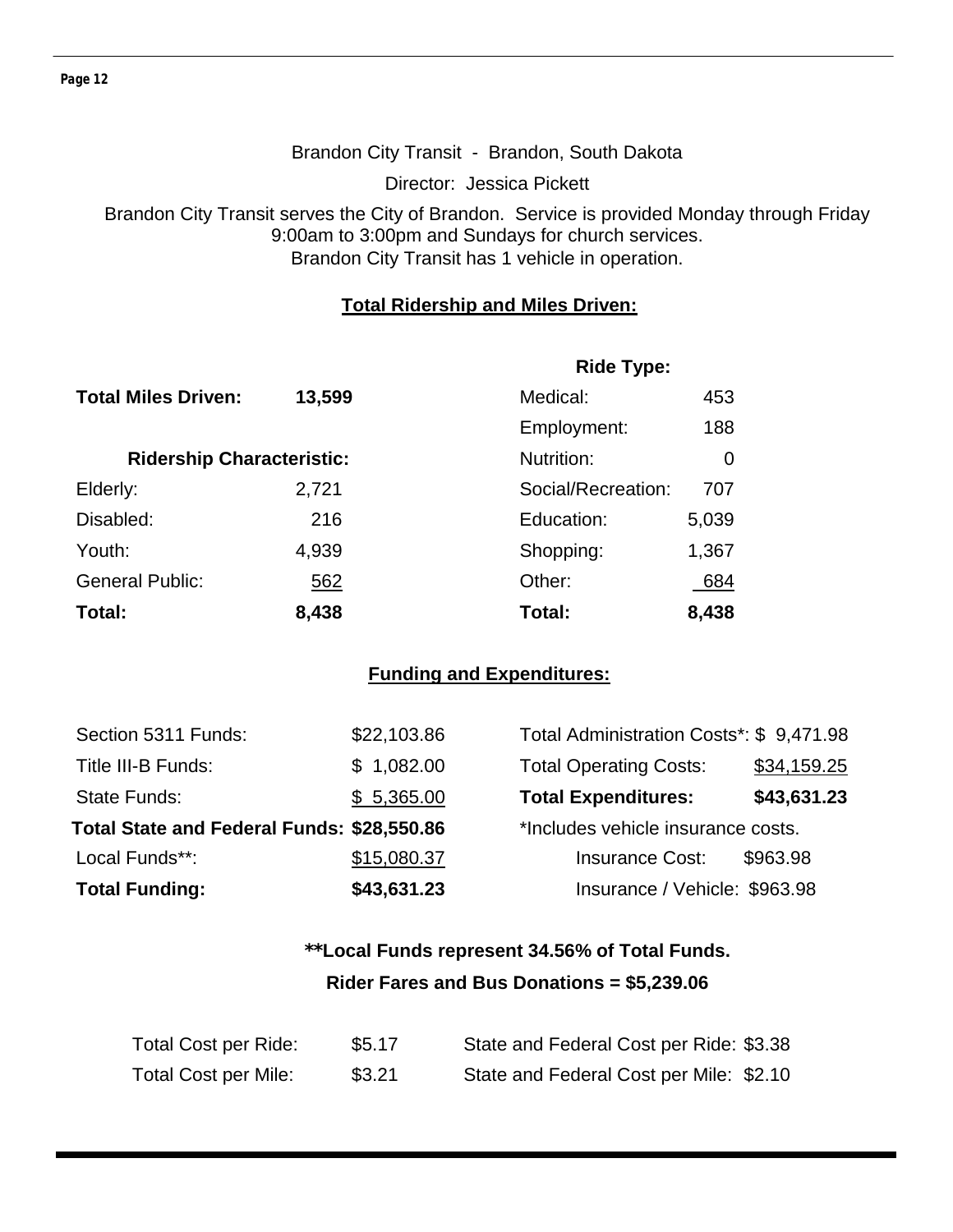#### Brookings Area Transit Authority - Brookings, South Dakota

Director: Brenda Schweitzer

Brookings Area Transit Authority serves Brookings and Brookings County. Service in Brookings is Monday through Saturday from 6:30am to 10:00pm and Sundays from 7:30am to 6:00pm. Same day or advance reservation service required in Brookings. Service in Brookings County area communities upon request. Service available to Watertown and Sioux Falls with arrangements made through the office. Brookings Area Transit Authority is a Medicaid Provider. Brookings has 16 vehicles in operation.

#### **Total Ridership and Miles Driven:**

|                                  |         | <b>Ride Type:</b>  |                 |
|----------------------------------|---------|--------------------|-----------------|
| <b>Total Miles Driven:</b>       | 164,958 | Medical:           | 4,898           |
|                                  |         | Employment:        | 18,037          |
| <b>Ridership Characteristic:</b> |         | Nutrition:         | 2,602           |
| Elderly:                         | 8,515   | Social/Recreation: | 37,446          |
| Disabled:                        | 22,041  | Education:         | 23,296          |
| Youth:                           | 47,277  | Shopping:          | 6,578           |
| <b>General Public:</b>           | 15,024  | Other:             | $\underline{0}$ |
| Total:                           | 92,857  | Total:             | 92,857          |

#### **Funding and Expenditures:**

| Section 5311 Funds:                         | \$301,624.61 | Total Administration Costs*: \$177,230.34 |              |
|---------------------------------------------|--------------|-------------------------------------------|--------------|
| Title III-B Funds:                          | 9,168.00     | <b>Total Operating Costs:</b>             | \$382,721.43 |
| State Funds:                                | \$37,628.00  | <b>Total Expenditures:</b>                | \$559,951.77 |
| Total State and Federal Funds: \$348,420.61 |              | *Includes vehicle insurance costs.        |              |
| Local Funds**:                              | \$211,531.16 | <b>Insurance Cost:</b>                    | \$21,794.67  |
| <b>Total Funding:</b>                       | \$559,951.77 | Insurance / Vehicle: \$1,556,76           |              |

## **\*\*Local Funds represent 37.78% of Total Funds. Rider Fares and Bus Donations = \$73,519.40**

| Total Cost per Ride: | \$6.03 | State and Federal Cost per Ride: \$3.75 |
|----------------------|--------|-----------------------------------------|
| Total Cost per Mile: | \$3.39 | State and Federal Cost per Mile: \$2.11 |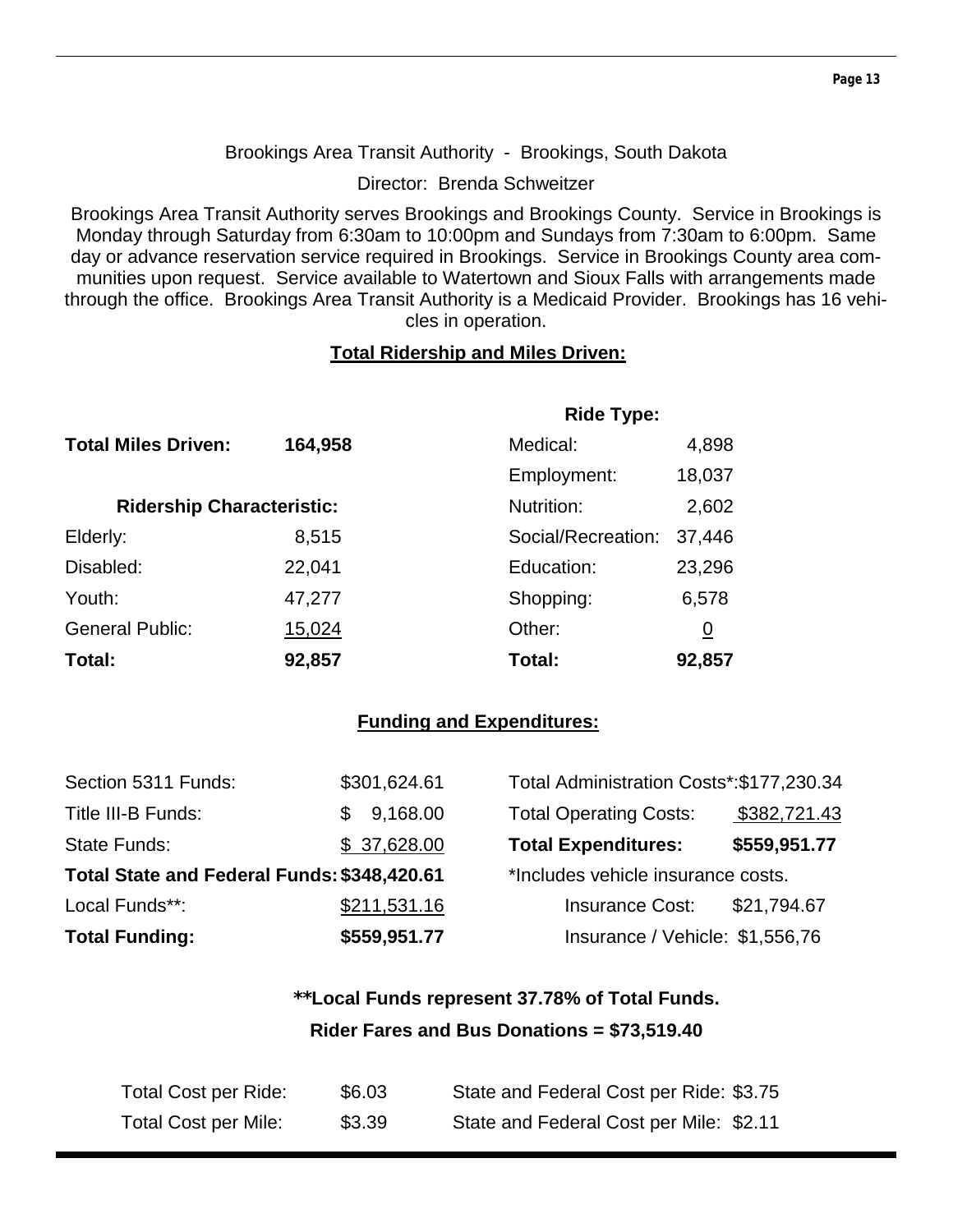Director: Carol Seurer

Community Transit serves Milbank, Lennox, Sisseton, Webster, Eureka, Bowdle and Britton daily. Service in Marshall, Day, Roberts, Edmunds, Campbell, and McPherson counties is provided upon request. Community Transit has 13 vehicles in operation.

#### **Total Ridership and Miles Driven:**

|                                  |         | <b>Ride Type:</b>  |        |
|----------------------------------|---------|--------------------|--------|
| <b>Total Miles Driven:</b>       | 166,058 | Medical:           | 9,680  |
|                                  |         | Employment:        | 1,757  |
| <b>Ridership Characteristic:</b> |         | Nutrition:         | 26,563 |
| Elderly:                         | 60,771  | Social/Recreation: | 3,774  |
| Disabled:                        | 2,802   | Education:         | 18,676 |
| Youth:                           | 18,472  | Shopping:          | 23,158 |
| <b>General Public:</b>           | 6,447   | Other:             | 4,884  |
| Total:                           | 88,492  | Total:             | 88,492 |

#### **Funding and Expenditures:**

| Section 5311 Funds:                         | \$187,668.81 | Total Administration Costs*: \$131,418.37 |              |
|---------------------------------------------|--------------|-------------------------------------------|--------------|
| Title III-B Funds:                          | \$31,603.00  | <b>Total Operating Costs:</b>             | \$220,044.39 |
| State Funds:                                | \$33,306.00  | <b>Total Expenditures:</b>                | \$351,462.76 |
| Total State and Federal Funds: \$252,577.81 |              | *Includes vehicle insurance costs.        |              |
| Local Funds**:                              | \$98,884.95  | <b>Insurance Cost:</b>                    | \$44,447.00  |
| <b>Total Funding:</b>                       | \$351,462.76 | Insurance / Vehicle: \$3,419.00           |              |

## **\*\*Local Funds represent 28.14% of Total Funds. Rider Fares and Bus Donations = \$48,241.42**

| Total Cost per Ride:        | \$3.97 | State and Federal Cost per Ride: \$2.85 |
|-----------------------------|--------|-----------------------------------------|
| <b>Total Cost per Mile:</b> | \$2.12 | State and Federal Cost per Mile: \$1.52 |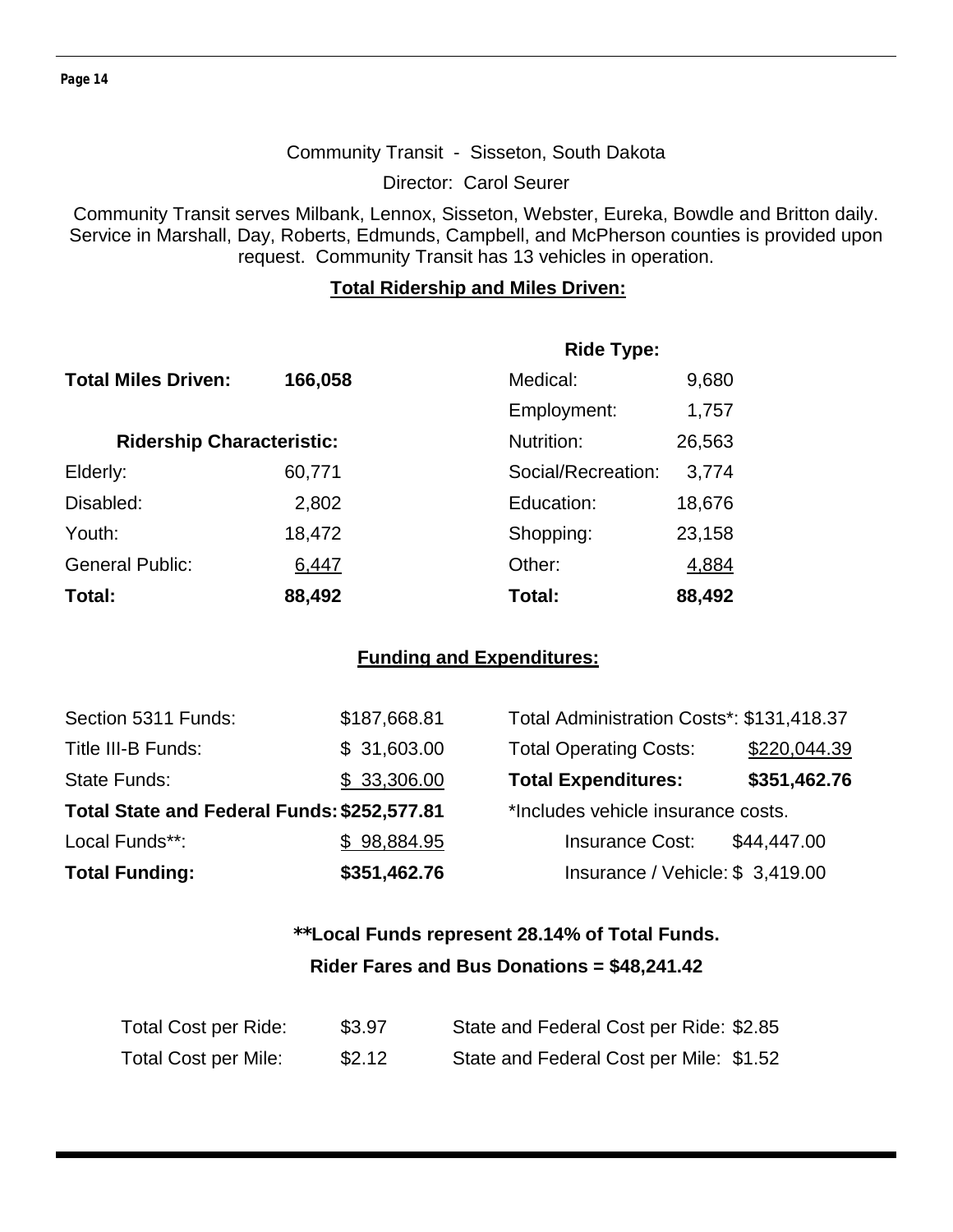#### Dell Rapids Transit - Dell Rapids, South Dakota

Director: Jessica Pickett

Dell Rapids Transit serves the City of Dell Rapids. Service is provided Tuesday through Thursday from 9:00am to 3:30pm. Dell Rapids Transit has 1 vehicle in operation.

#### **Total Ridership and Miles Driven:**

|                                  |       | <b>Ride Type:</b>  |       |
|----------------------------------|-------|--------------------|-------|
| <b>Total Miles Driven:</b>       | 5,906 | Medical:           | 260   |
|                                  |       | Employment:        | 0     |
| <b>Ridership Characteristic:</b> |       | Nutrition:         | 28    |
| Elderly:                         | 1,650 | Social/Recreation: | 180   |
| Disabled:                        | 5     | Education:         | 868   |
| Youth:                           | 852   | Shopping:          | 1,146 |
| <b>General Public:</b>           | 82    | Other:             | 107   |
| Total:                           | 2,589 | Total:             | 2,589 |

#### **Funding and Expenditures:**

| <b>Total Funding:</b>                      | \$20,606.77 | Insurance / Vehicle: \$607.99           |             |
|--------------------------------------------|-------------|-----------------------------------------|-------------|
| Local Funds**:                             | \$5,153.86  | <b>Insurance Cost:</b>                  | \$607.99    |
| Total State and Federal Funds: \$15,452.91 |             | *Includes vehicle insurance costs.      |             |
| <b>State Funds:</b>                        | \$2,979.00  | <b>Total Expenditures:</b>              | \$20,606.77 |
| Title III-B Funds:                         | \$1,082.00  | <b>Total Operating Costs:</b>           | \$13,086.78 |
| Section 5311 Funds:                        | \$11,391.91 | Total Administration Costs*:\$ 7,519.99 |             |

| Total Administration Costs*:\$ 7,519.99 |             |
|-----------------------------------------|-------------|
| <b>Total Operating Costs:</b>           | \$13,086.78 |
| <b>Total Expenditures:</b>              | \$20,606.77 |
| *Includes vehicle insurance costs.      |             |
| <b>Insurance Cost:</b>                  | \$607.99    |
| Insurance / Vehicle: \$607.99           |             |

## **\*\*Local Funds represent 25.01% of Total Funds. Rider Fares and Bus Donations = \$2,425.50**

| Total Cost per Ride:        | \$7.96 | State and Federal Cost per Ride: \$5.59 |
|-----------------------------|--------|-----------------------------------------|
| <b>Total Cost per Mile:</b> | \$3.49 | State and Federal Cost per Mile: \$2.45 |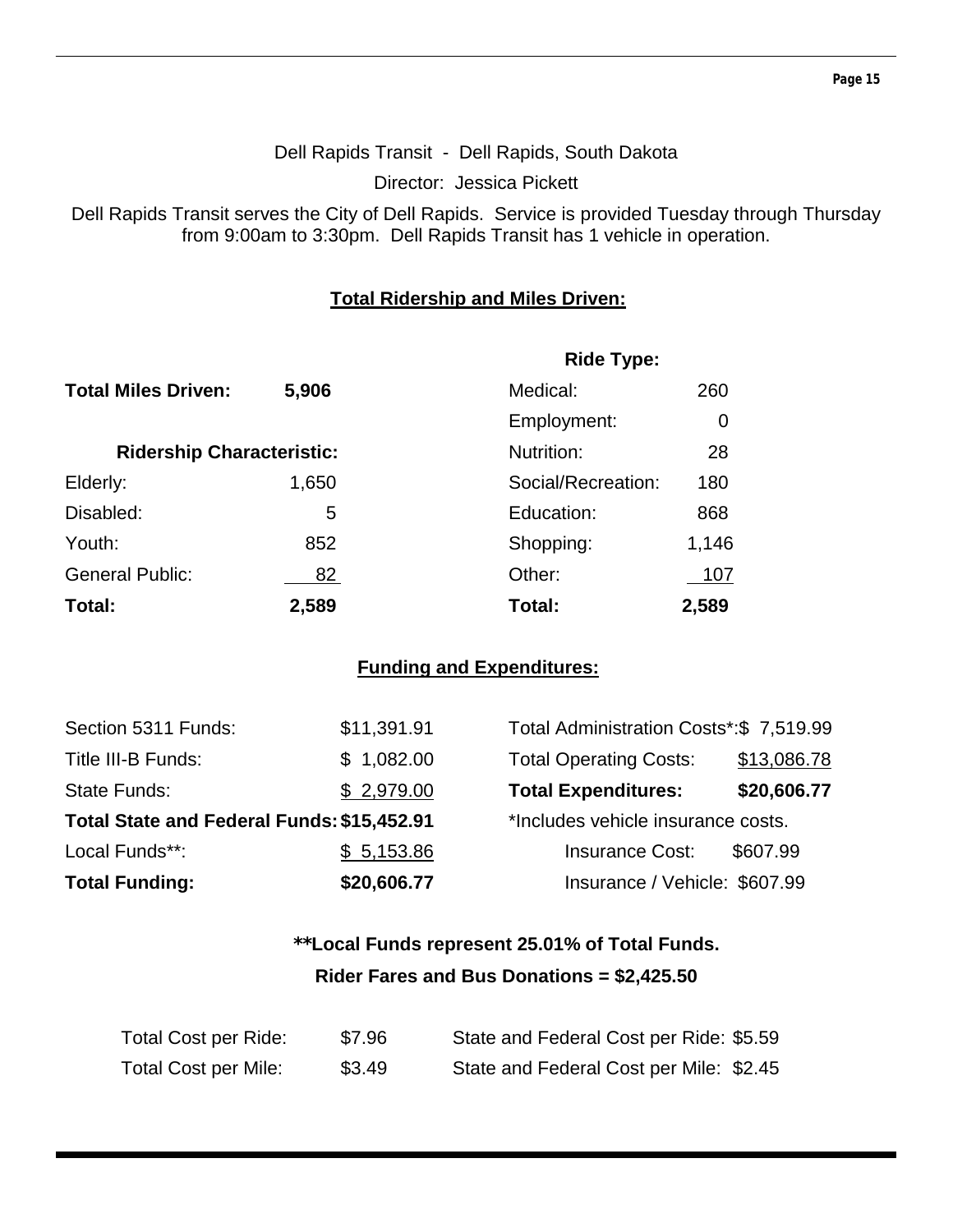#### East Dakota Transit - Madison, South Dakota

Director: Jessica Pickett

East Dakota transit serves Madison and Lake County. Service in Madison is provided during the school year, Monday through Friday from 7:30am to 4:30pm and during the summer from 8:00am to 4:30pm; and as needed in the county and smaller communities. Services is provided on Sundays for church services. East Dakota Transit has 3 vehicles in operation.

#### **Total Ridership and Miles Driven:**

|                                  |        | <b>Ride Type:</b>  |        |
|----------------------------------|--------|--------------------|--------|
| <b>Total Miles Driven:</b>       | 28,571 | Medical:           | 1,713  |
|                                  |        | Employment:        | 8,223  |
| <b>Ridership Characteristic:</b> |        | Nutrition:         | 133    |
| Elderly:                         | 2,735  | Social/Recreation: | 919    |
| Disabled:                        | 9,645  | Education:         | 6,003  |
| Youth:                           | 5,491  | Shopping:          | 662    |
| <b>General Public:</b>           | 1,170  | Other:             | 1,388  |
| Total:                           | 19,041 | Total:             | 19,041 |

#### **Funding and Expenditures:**

| Section 5311 Funds:                        | \$56,120.56  | Total Administration Costs*: \$28,313.19 |              |
|--------------------------------------------|--------------|------------------------------------------|--------------|
| Title III-B Funds:                         | \$4,600.00   | <b>Total Operating Costs:</b>            | \$84,963.59  |
| <b>State Funds:</b>                        | \$8,961.00   | <b>Total Expenditures:</b>               | \$113,276.78 |
| Total State and Federal Funds: \$69,681.56 |              | *Includes vehicle insurance costs.       |              |
| Local Funds**:                             | \$43,595.22  | <b>Insurance Cost:</b>                   | \$8,810.60   |
| <b>Total Funding:</b>                      | \$113,276.78 | Insurance / Vehicle: \$2,936.87          |              |

## **\*\*Local Funds represent 38.49% of Total Funds. Rider Fares and Bus Donations = \$23,462.27**

| Total Cost per Ride: | \$5.95 | State and Federal Cost per Ride: \$3.66 |
|----------------------|--------|-----------------------------------------|
| Total Cost per Mile: | \$3.96 | State and Federal Cost per Mile: \$2.44 |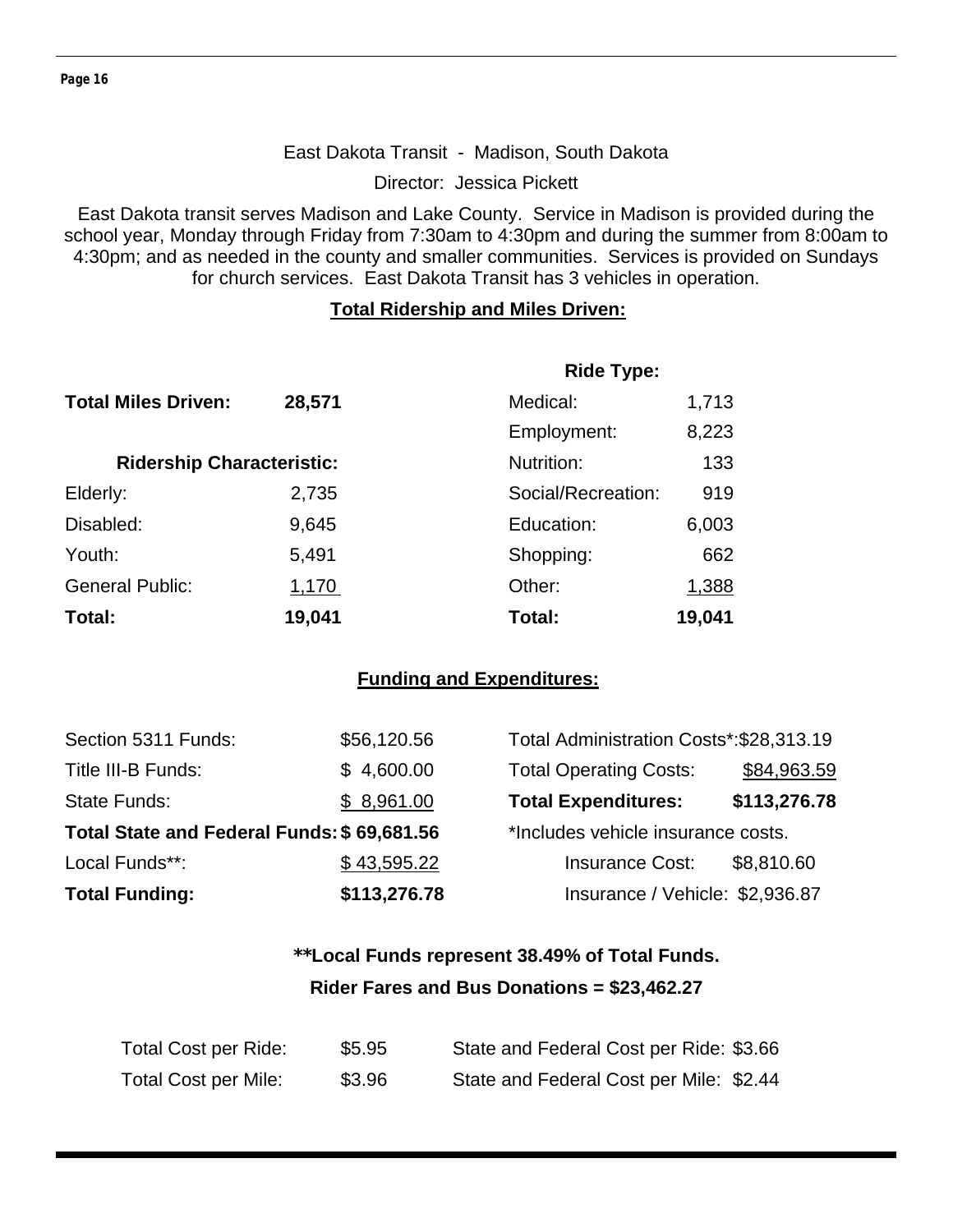Inter-Lakes Community Action Transit - Madison, South Dakota

Director: Jessica Pickett

Inter-Lakes Community Action Transit serves Deuel, Miner and Moody counties and communities. Service is provided upon request with regular Monday through Friday service in Flandreau and Clear Lake. Regular service in Howard, Tuesday through Friday and two Mondays a month. Inter-Lakes Community Action Transit has 3 vehicles in operation.

#### **Total Ridership and Miles Driven:**

|                                  |            | <b>Ride Type:</b>  |        |
|----------------------------------|------------|--------------------|--------|
| <b>Total Miles Driven:</b>       | 22,418     | Medical:           | 2,417  |
|                                  |            | Employment:        | 300    |
| <b>Ridership Characteristic:</b> |            | Nutrition:         | 976    |
| Elderly:                         | 9,946      | Social/Recreation: | 2,621  |
| Disabled:                        | 1,114      | Education:         | 3,116  |
| Youth:                           | 3,074      | Shopping:          | 3,364  |
| <b>General Public:</b>           | <u>256</u> | Other:             | 1,596  |
| Total:                           | 14,390     | Total:             | 14,390 |

#### **Funding and Expenditures:**

| Section 5311 Funds:                        | \$48,596.05 | Total Administration Costs*: \$20,970.74 |             |
|--------------------------------------------|-------------|------------------------------------------|-------------|
| Title III-B Funds:                         | \$4,299.00  | <b>Total Operating Costs:</b>            | \$74,404.37 |
| State Funds:                               | \$8,655.00  | <b>Total Expenditures:</b>               | \$95,375.11 |
| Total State and Federal Funds: \$61,550.05 |             | *Includes vehicle insurance costs.       |             |
| Local Funds**:                             | \$33,825.06 | <b>Insurance Cost:</b>                   | \$2,941.99  |
| <b>Total Funding:</b>                      | \$95,375.11 | Insurance / Vehicle: \$980.67            |             |

## **\*\*Local Funds represent 35.47% of Total Funds. Rider Fares and Bus Donations = \$8,384.92**

| Total Cost per Ride:        | \$6.63 | State and Federal Cost per Ride: \$4.28 |
|-----------------------------|--------|-----------------------------------------|
| <b>Total Cost per Mile:</b> | \$4.25 | State and Federal Cost per Mile: \$2.75 |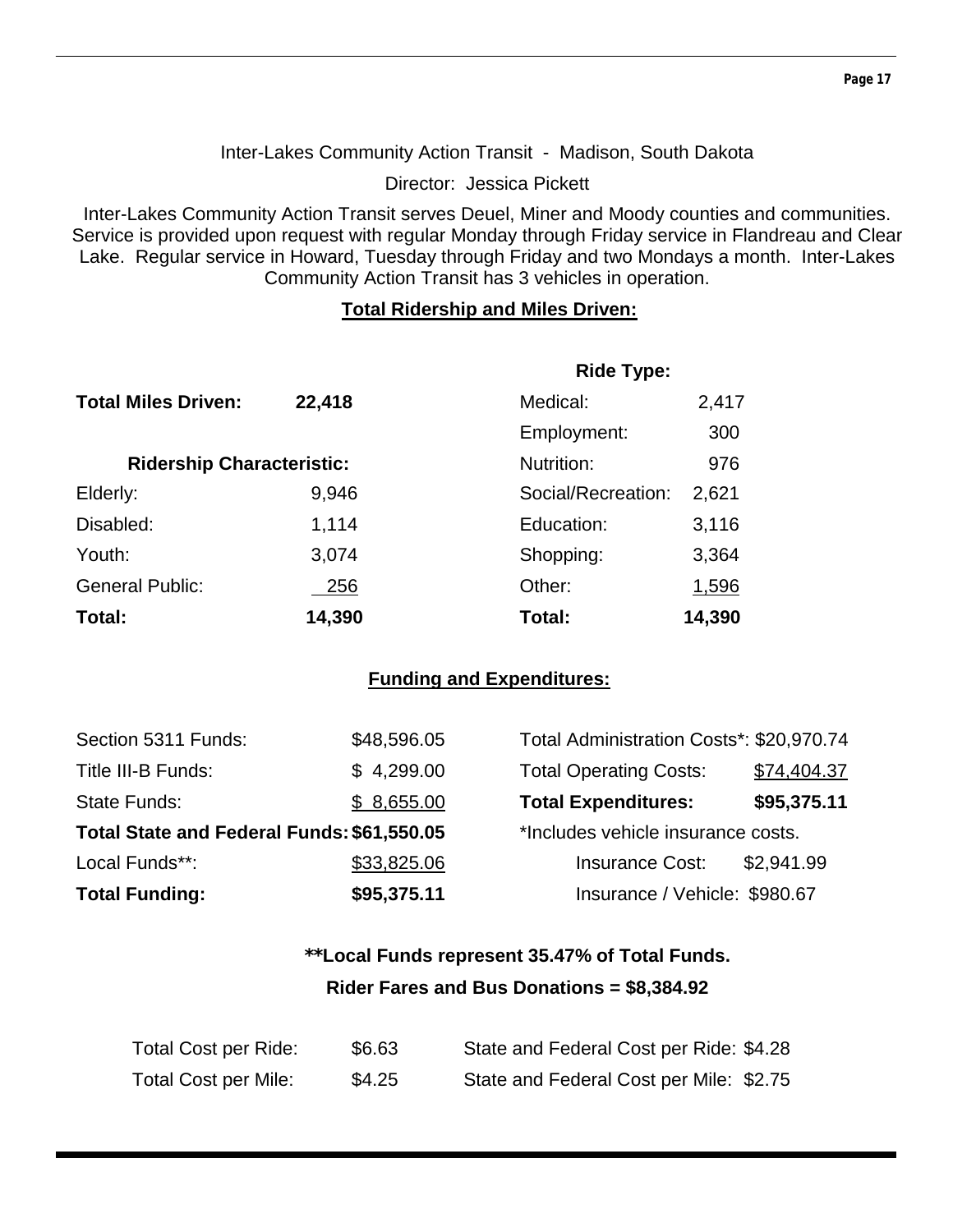#### Palace Transit - Mitchell, South Dakota

Director: Brenda Paradis

Palace Transit serves Mitchell and Davison County. Mitchell service is provided Monday through Thursday from 5:30am to 2:00am. Friday from 5:30am to 3:00am, Saturday 5:30am to 3:00am, Sunday 6:00am to 10:00pm. Service in the county and smaller communities is provided upon request. Palace Transit has 16 vehicles in operation.

#### **Total Ridership and Miles Driven:**

|                                  |         | <b>Ride Type:</b>  |         |  |
|----------------------------------|---------|--------------------|---------|--|
| <b>Total Miles Driven:</b>       | 214,957 | Medical:           | 17,977  |  |
|                                  |         | Employment:        | 22,227  |  |
| <b>Ridership Characteristic:</b> |         | Nutrition:         | 1,301   |  |
| Elderly:                         | 21,546  | Social/Recreation: | 41,695  |  |
| Disabled:                        | 32,875  | Education:         | 30,830  |  |
| Youth:                           | 31,650  | Shopping:          | 4,812   |  |
| <b>General Public:</b>           | 35,607  | Other:             | 2,836   |  |
| Total:                           | 121,678 | Total:             | 121,678 |  |

#### **Funding and Expenditures:**

| Section 5311 Funds:                         | \$289,016.97 | Total Administration Costs*: \$122,041.50 |              |
|---------------------------------------------|--------------|-------------------------------------------|--------------|
| Title III-B Funds:                          | \$18,840.00  | <b>Total Operating Costs:</b>             | \$471,231.19 |
| <b>State Funds:</b>                         | \$68,706.00  | <b>Total Expenditures:</b>                | \$593,272.69 |
| Total State and Federal Funds: \$376,562.97 |              | *Includes vehicle insurance costs.        |              |
| Local Funds**:                              | \$216,709.72 | <b>Insurance Cost:</b><br>\$9,108.00      |              |
| <b>Total Funding:</b>                       | \$593,272.69 | Insurance / Vehicle: \$569.25             |              |

## **\*\*Local Funds represent 33.35% of Total Funds. Rider Fares and Bus Donations = \$85,531.44**

| Total Cost per Ride:        | \$4.88 | State and Federal Cost per Ride: \$3.09 |
|-----------------------------|--------|-----------------------------------------|
| <b>Total Cost per Mile:</b> | \$2.76 | State and Federal Cost per Mile: \$1.75 |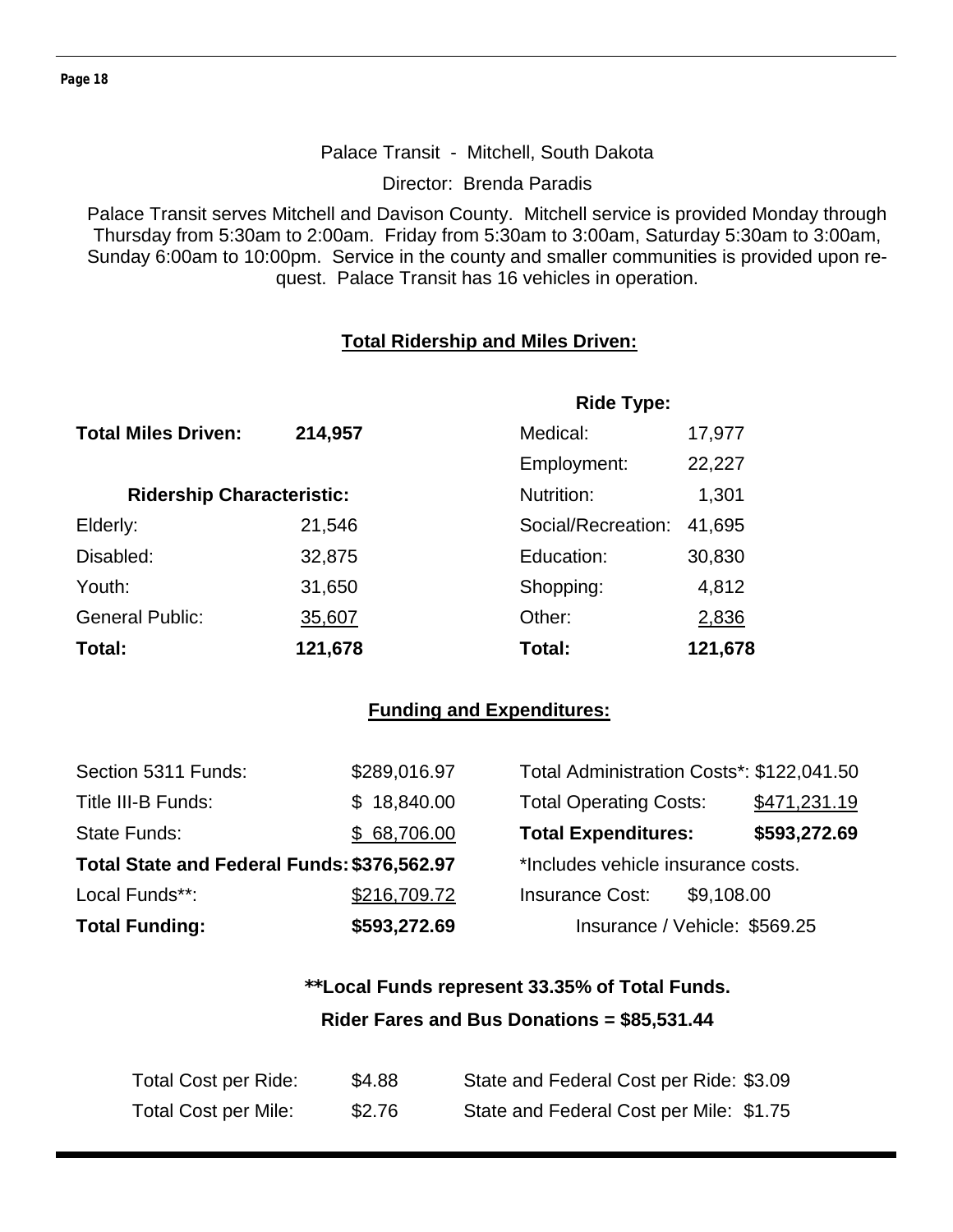#### People's Transit - Huron, South Dakota

Director: Sandy Mack

People's Transit serves Huron and Beadle County. Service in the county and smaller communities is provided upon request. Huron service is Monday through Friday from 7:00am to 7:00pm for scheduled appointments. People's Transit has 15 vehicles in operation.

#### **Total Ridership and Miles Driven:**

|                                  |         | <b>Ride Type:</b>  |         |
|----------------------------------|---------|--------------------|---------|
| <b>Total Miles Driven:</b>       | 157,470 | Medical:           | 30,594  |
|                                  |         | Employment:        | 33,995  |
| <b>Ridership Characteristic:</b> |         | Nutrition:         | 3,649   |
| Elderly:                         | 56,309  | Social/Recreation: | 18,659  |
| Disabled:                        | 43,443  | Education:         | 32,080  |
| Youth:                           | 32,437  | Shopping:          | 19,480  |
| <b>General Public:</b>           | 16,935  | Other:             | 10,667  |
| Total:                           | 149,124 | Total:             | 149,124 |

#### **Funding and Expenditures:**

| <b>Total Funding:</b>                       | \$464,826.94 | Insurance / Vehicle: \$1,375.87           |              |
|---------------------------------------------|--------------|-------------------------------------------|--------------|
| Local Funds**:                              | \$168,044.88 | <b>Insurance Cost:</b><br>\$20,638        |              |
| Total State and Federal Funds: \$296,782.06 |              | *Includes vehicle insurance costs.        |              |
| State Funds:                                | \$46,001.00  | <b>Total Expenditures:</b>                | \$464,826.94 |
| Title III-B Funds:                          | \$18,265.00  | <b>Total Operating Costs:</b>             | \$340,431.05 |
| Section 5311 Funds:                         | \$232,516.06 | Total Administration Costs*: \$124,395.89 |              |

## **\*\*Local Funds represent 36.15% of Total Funds. Rider Fares and Bus Donations = \$48,504.18**

| Total Cost per Ride: | \$3.12 | State and Federal Cost per Ride: \$1.99 |
|----------------------|--------|-----------------------------------------|
| Total Cost per Mile: | \$2.95 | State and Federal Cost per Mile: \$1.88 |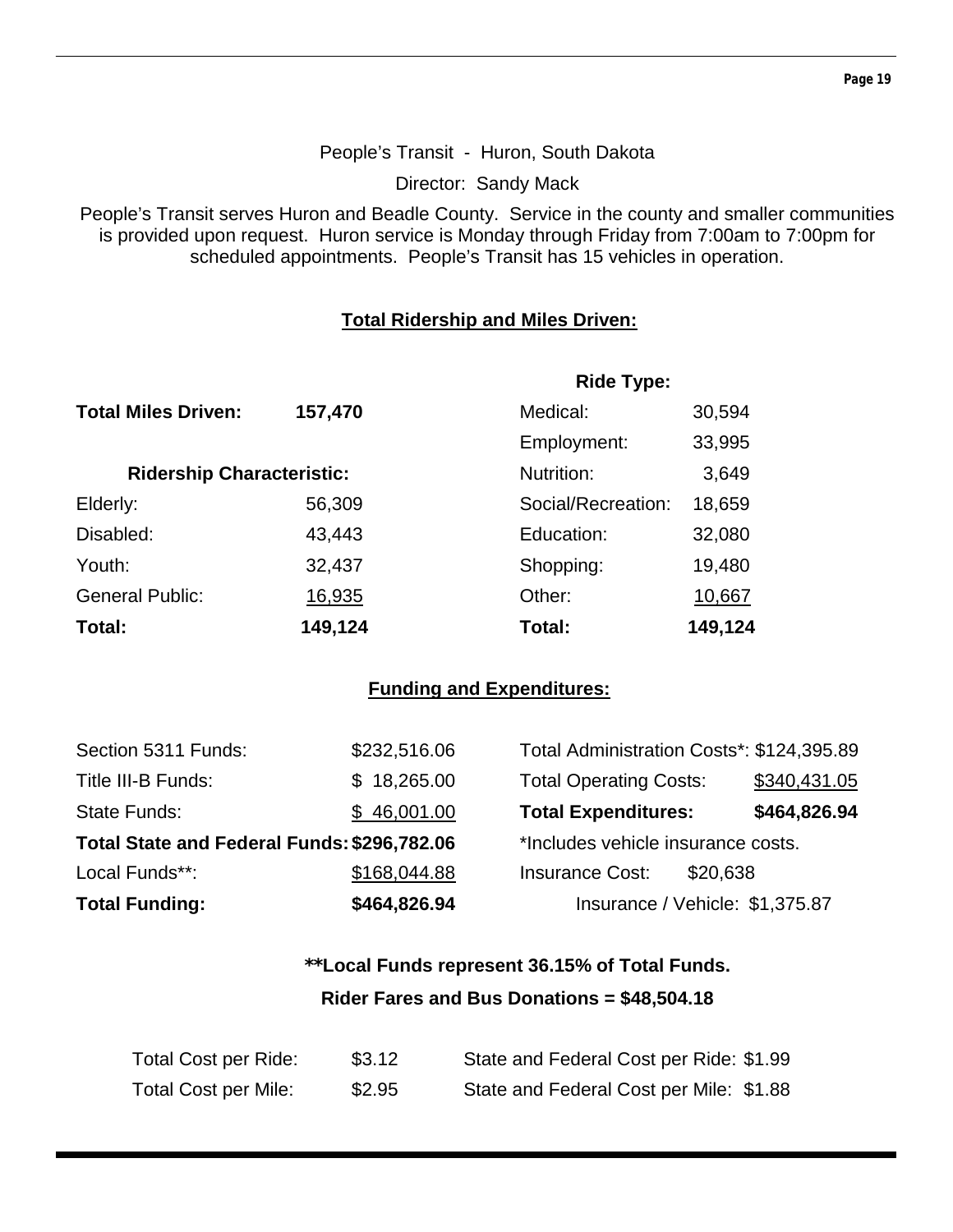#### River Cities Transit - Pierre, South Dakota

Director: Ron Baumgart

River Cities Transit provides 24-hour service in Pierre, Fort Pierre and the surrounding area. Also serving Gettysburg, Lower Brule, Blunt, Harrold, Vivian and Highmore. All totals include transit programs for Pierre, Lower Brule and Gettysburg. River Cities Transit is a ticket agent and feeder service for the inter-city bus service Jefferson Lines. River Cities Transit has 51 vehicles in operation.

#### **Total Ridership and Miles Driven:**

|                                  |         | <b>Ride Type:</b>  |         |
|----------------------------------|---------|--------------------|---------|
| <b>Total Miles Driven:</b>       | 831,899 | Medical:           | 25,937  |
|                                  |         | Employment:        | 39,536  |
| <b>Ridership Characteristic:</b> |         | Nutrition:         | 1,935   |
| Elderly:                         | 19,401  | Social/Recreation: | 9,167   |
| Disabled:                        | 48,788  | Education:         | 87,248  |
| Youth:                           | 75,353  | Shopping:          | 22,473  |
| <b>General Public:</b>           | 108,612 | Other:             | 65,858  |
| Total:                           | 252,154 | Total:             | 252,154 |

#### **Funding and Expenditures:**

| <b>Total Funding:</b>                         | \$2,186,229.41   | Insurance / Vehicle: \$1,506.52            |                |
|-----------------------------------------------|------------------|--------------------------------------------|----------------|
| Local Funds**:                                | \$1,085,853.82   | <b>Insurance Cost:</b><br>\$76,832.20      |                |
| Total State and Federal Funds: \$1,100,375.59 |                  | *Includes vehicle insurance costs.         |                |
| <b>State Funds:</b>                           | \$91,327.00      | <b>Total Expenditures:</b>                 | \$2,186,229.41 |
| Title III-B Funds:                            | 13,348.00<br>\$. | <b>Total Operating Costs:</b>              | \$1,551,216.72 |
| Section 5311 Funds:                           | \$995,700.59     | Total Administration Costs*: \$ 635,012.69 |                |

## **\*\*Local Funds represent 49.67% of Total Funds. Rider Fares and Bus Donations = \$272,370.00**

| <b>Total Cost per Ride:</b> | \$8.67 | State and Federal Cost per Ride: \$4.37 |
|-----------------------------|--------|-----------------------------------------|
| Total Cost per Mile:        | \$2.63 | State and Federal Cost per Mile: \$1.33 |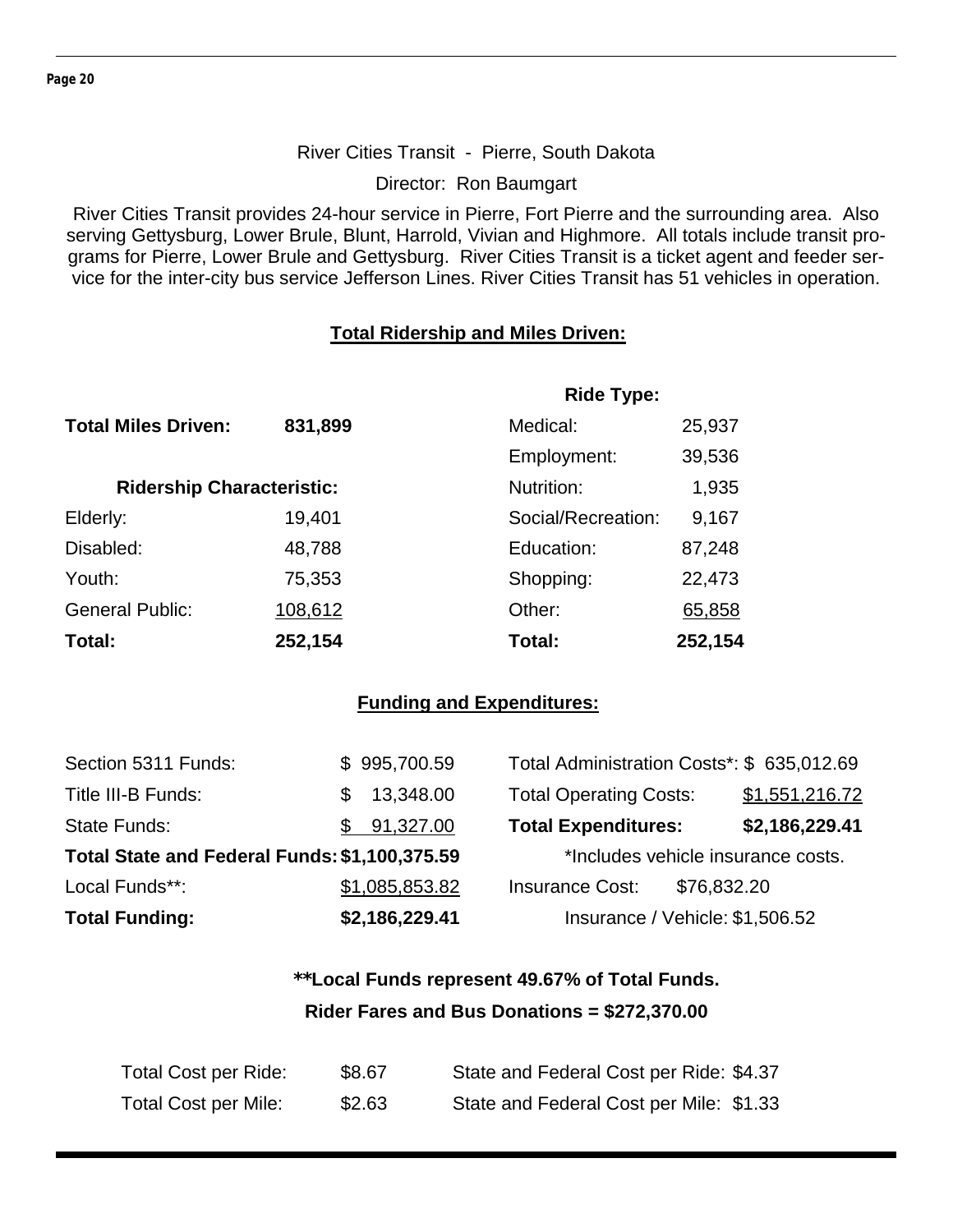#### ROCS Transit - Lake Andes, South Dakota

Director: Winnie Jo Jons

ROCS Transit serves the counties of Aurora, Bon Homme, Charles Mix, Douglas, Gregory, Hanson and Turner. Also serving cities of Beresford, Bridgewater, Canton, Hudson, Wessington Springs, Winner and Tripp. Regular trips to Mitchell, Yankton and Sioux Falls are available in most areas upon request. ROCS Transit has 36 vehicles in operation.

#### **Total Ridership and Miles Driven:**

|                                  |         | <b>Ride Type:</b>  |         |
|----------------------------------|---------|--------------------|---------|
| <b>Total Miles Driven:</b>       | 324,272 | Medical:           | 14,372  |
|                                  |         | Employment:        | 21,983  |
| <b>Ridership Characteristic:</b> |         | Nutrition:         | 64,681  |
| Elderly:                         | 100,239 | Social/Recreation: | 8,945   |
| Disabled:                        | 26,690  | Education:         | 44,002  |
| Youth:                           | 40,231  | Shopping:          | 14,846  |
| <b>General Public:</b>           | 7,062   | Other:             | 5,393   |
| Total:                           | 174,222 | Total:             | 174,222 |

#### **Funding and Expenditures:**

| Section 5311 Funds:                         | \$365,504.86 | Total Administration Costs*: \$174,620.54 |              |
|---------------------------------------------|--------------|-------------------------------------------|--------------|
| Title III-B Funds:                          | \$34,757.00  | <b>Total Operating Costs:</b>             | \$625,027.01 |
| <b>State Funds:</b>                         | \$86,754.00  | <b>Total Expenditures:</b>                | \$799,647.55 |
| Total State and Federal Funds: \$487,015.86 |              | *Includes vehicle insurance costs.        |              |
| Local Funds**:                              | \$312,631.69 | \$32,190.00<br><b>Insurance Cost:</b>     |              |
| <b>Total Funding:</b>                       | \$799,647.55 | Insurance / Vehicle: \$894.17             |              |

## **\*\*Local Funds represent 39.10% of Total Funds. Rider Fares and Bus Donations = \$109,429.90**

| <b>Total Cost per Ride:</b> | \$4.59 | State and Federal Cost per Ride: \$2.80 |
|-----------------------------|--------|-----------------------------------------|
| <b>Total Cost per Mile:</b> | \$2.47 | State and Federal Cost per Mile: \$1.50 |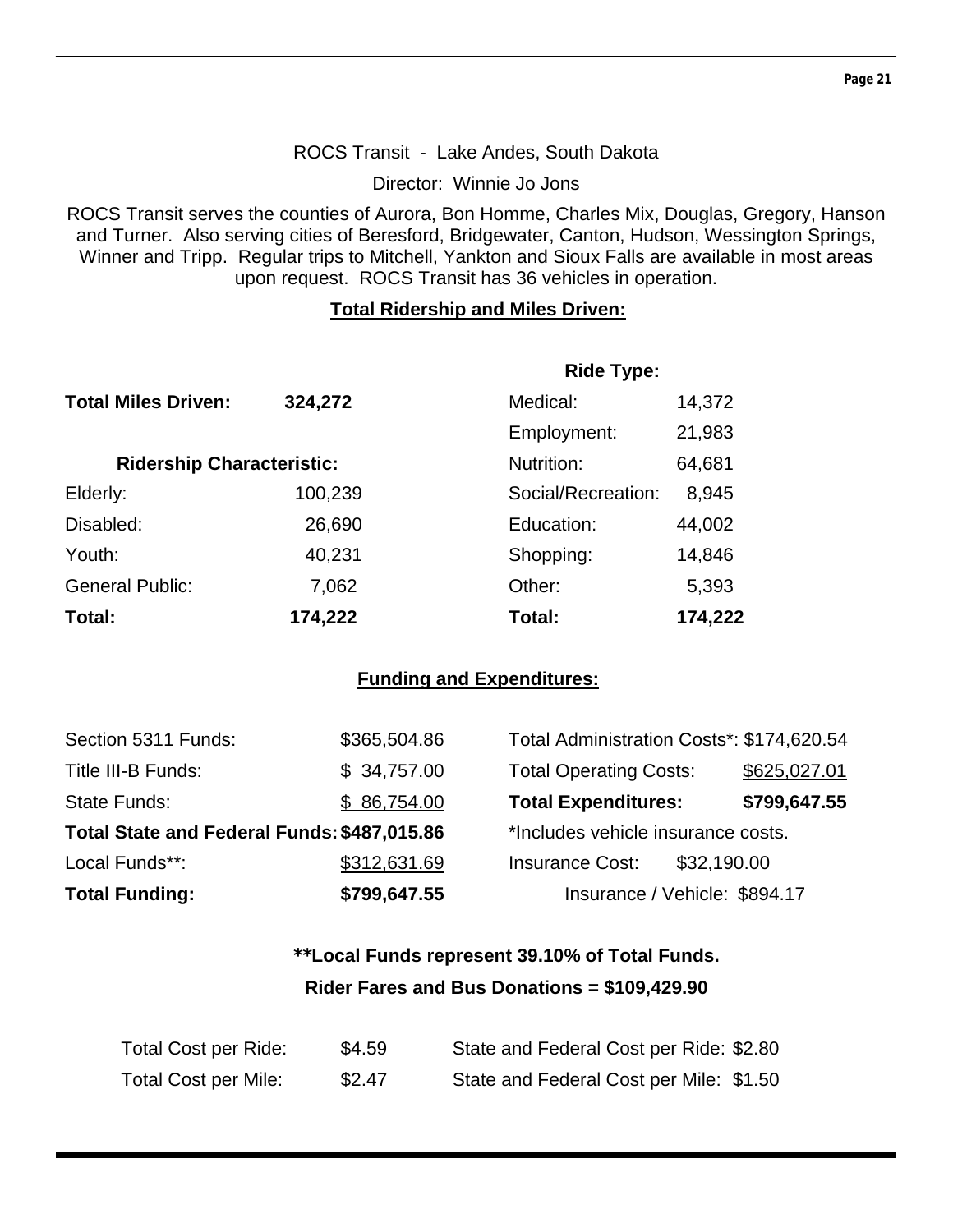#### Rosebud Sioux Tribe Transportation - Rosebud, South Dakota

Director: LeRoy Sleeping Bear

Rosebud Sioux Tribe Transportation serves the Rosebud Indian Reservation and communities in Todd and Mellette Counties. Service is provided upon request with regular trips to Rapid City, Pierre, Sioux Falls, Yankton, and Valentine, Nebraska. Rosebud Sioux Tribe Transportation has 9 vehicles in operation.

#### **Total Ridership and Miles Driven:**

|                                  |         | <b>Ride Type:</b>  |        |
|----------------------------------|---------|--------------------|--------|
| <b>Total Miles Driven:</b>       | 200,924 | Medical:           | 8,778  |
|                                  |         | Employment:        | 28,031 |
| <b>Ridership Characteristic:</b> |         | Nutrition:         | 1,389  |
| Elderly:                         | 11,504  | Social/Recreation: | 381    |
| Disabled:                        | 549     | Education:         | 402    |
| Youth:                           | 402     | Shopping:          | 1,505  |
| <b>General Public:</b>           | 55,686  | Other:             | 27,655 |
| Total:                           | 68,141  | Total:             | 68,141 |

#### **Funding and Expenditures:**

| Section 5311 Funds:                         | \$95,769.00 |              | Total Administration Costs*: \$53,152.93 |            |              |
|---------------------------------------------|-------------|--------------|------------------------------------------|------------|--------------|
| Title III-B Funds:                          | S           | 0            | <b>Total Operating Costs:</b>            |            | \$182,506.17 |
| State Funds:                                | \$37,403.00 |              | <b>Total Expenditures:</b>               |            | \$235,659.10 |
| Total State and Federal Funds: \$133,172.00 |             |              | *Includes vehicle insurance costs.       |            |              |
| Local Funds**:                              |             | \$102,487.10 | <b>Insurance Cost:</b>                   | \$3,885.00 |              |
| <b>Total Funding:</b>                       |             | \$235,659.10 | Insurance / Vehicle: \$431.67            |            |              |

## **\*\*Local Funds represent 43.49% of Total Funds. Rider Fares and Bus Donations = \$42,529.92**

| Total Cost per Ride:        | \$3.46 | State and Federal Cost per Ride: \$1.95 |
|-----------------------------|--------|-----------------------------------------|
| <b>Total Cost per Mile:</b> | \$1.17 | State and Federal Cost per Mile: \$0.66 |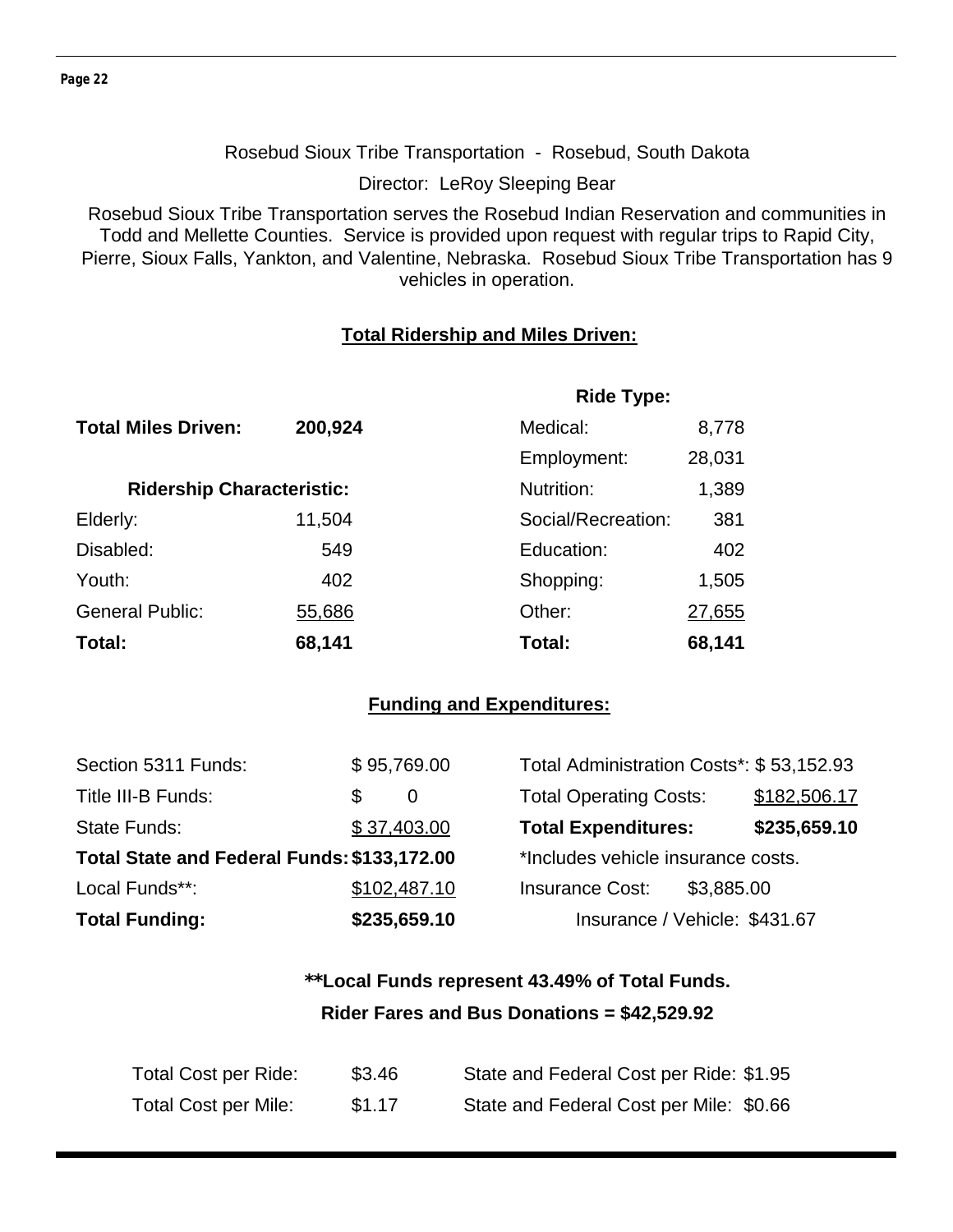#### Sanborn County Transit - Woonsocket, South Dakota

Director: Myrna Peterson

Sanborn County Transit serves Sanborn County. Service is provided upon request with regular trips to Wessington Springs, Mitchell and Huron. Sanborn County Transit has 2 vehicles in operation.

#### **Total Ridership and Miles Driven:**

|                                  |       | <b>Ride Type:</b>  |       |  |
|----------------------------------|-------|--------------------|-------|--|
| <b>Total Miles Driven:</b>       | 7,976 | Medical:           | 368   |  |
|                                  |       | Employment:        | 14    |  |
| <b>Ridership Characteristic:</b> |       | Nutrition:         | 442   |  |
| Elderly:                         | 2,479 | Social/Recreation: | 191   |  |
| Disabled:                        | 0     | Education:         | 0     |  |
| Youth:                           | 10    | Shopping:          | 2,119 |  |
| <b>General Public:</b>           | 652   | Other:             |       |  |
| Total:                           | 3,141 | Total:             | 3,141 |  |

#### **Funding and Expenditures:**

| Section 5311 Funds:                        | \$18,905.48 | Total Administration Costs*: \$13,410.97 |             |
|--------------------------------------------|-------------|------------------------------------------|-------------|
| Title III-B Funds                          | \$1,772.00  | <b>Total Operating Costs:</b>            | \$24,175.59 |
| State Funds:                               | \$3,556.00  | <b>Total Expenditures:</b>               | \$37,586.56 |
| Total State and Federal Funds: \$24,233.48 |             | *Includes vehicle insurance costs.       |             |
| Local Funds**:                             | \$13,353.08 | <b>Insurance Cost:</b><br>\$1,911.39     |             |
| <b>Total Funding:</b>                      | \$37,586.56 | Insurance / Vehicle: \$955.69            |             |

## **\*\*Local Funds represent 35.53% of Total Funds. Rider Fares and Bus Donations = \$2,162.74**

| Total Cost per Ride:        | \$11.97 | State and Federal Cost per Ride: \$7.72 |
|-----------------------------|---------|-----------------------------------------|
| <b>Total Cost per Mile:</b> | \$4.71  | State and Federal Cost per Mile: \$3.04 |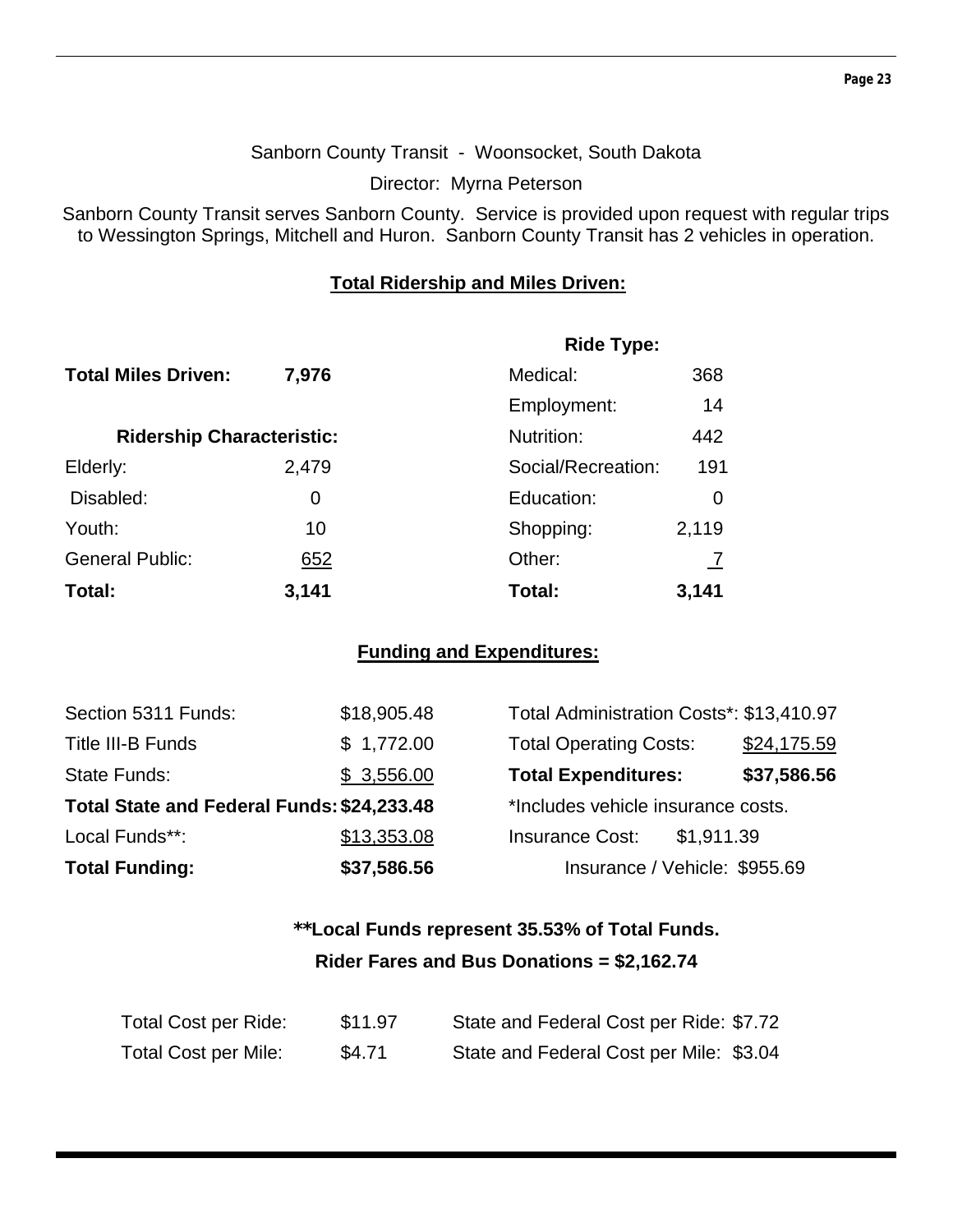#### Siouxland Regional Transit System - Sioux City, Iowa

Director: Sandy Langel

Siouxland Regional Transit System serves southern Union County including Jefferson, Elk Point, North Sioux City, and Dakota Dunes upon request. Service is available Monday through Friday 9:00am through 5:00pm. Siouxland Regional Transit System has 1 vehicle in operation.

#### **Total Ridership and Miles Driven:**

|                                  |            | <b>Ride Type:</b>  |       |
|----------------------------------|------------|--------------------|-------|
| <b>Total Miles Driven:</b>       | 3,232      | Medical:           | 1,105 |
|                                  |            | Employment:        | 132   |
| <b>Ridership Characteristic:</b> |            | Nutrition:         | 11    |
| Elderly:                         | 1,238      | Social/Recreation: | 26    |
| Disabled:                        | 68         | Education:         | 0     |
| Youth:                           | 0          | Shopping:          | 100   |
| <b>General Public:</b>           | <u>75 </u> | Other:             |       |
| Total:                           | 1,381      | Total:             | 1,381 |

#### **Funding and Expenditures:**

| Section 5311 Funds:                        | \$34,920.22 | Total Administration Costs*: \$13,897.40 |             |
|--------------------------------------------|-------------|------------------------------------------|-------------|
| Title III-B Funds:                         | S<br>0      | <b>Total Operating Costs:</b>            | \$62,528.72 |
| State Funds:                               | \$6,120.00  | <b>Total Expenditures:</b>               | \$76,426.12 |
| Total State and Federal Funds: \$41,040.22 |             | *Includes vehicle insurance costs.       |             |
| Local Funds**:                             | \$35,385.90 | <b>Insurance Cost:</b><br>\$4,926.00     |             |
| <b>Total Funding:</b>                      | \$76,426.12 | Insurance / Vehicle: \$4,926.00          |             |

## **\*\*Local Funds represent 46.30% of Total Funds. Rider Fares and Bus Donations = \$10,500.00**

| <b>Total Cost per Ride:</b> | \$55.34 | State and Federal Cost per Ride: \$29.72 |
|-----------------------------|---------|------------------------------------------|
| Total Cost per Mile:        | \$23.65 | State and Federal Cost per Mile: \$12.70 |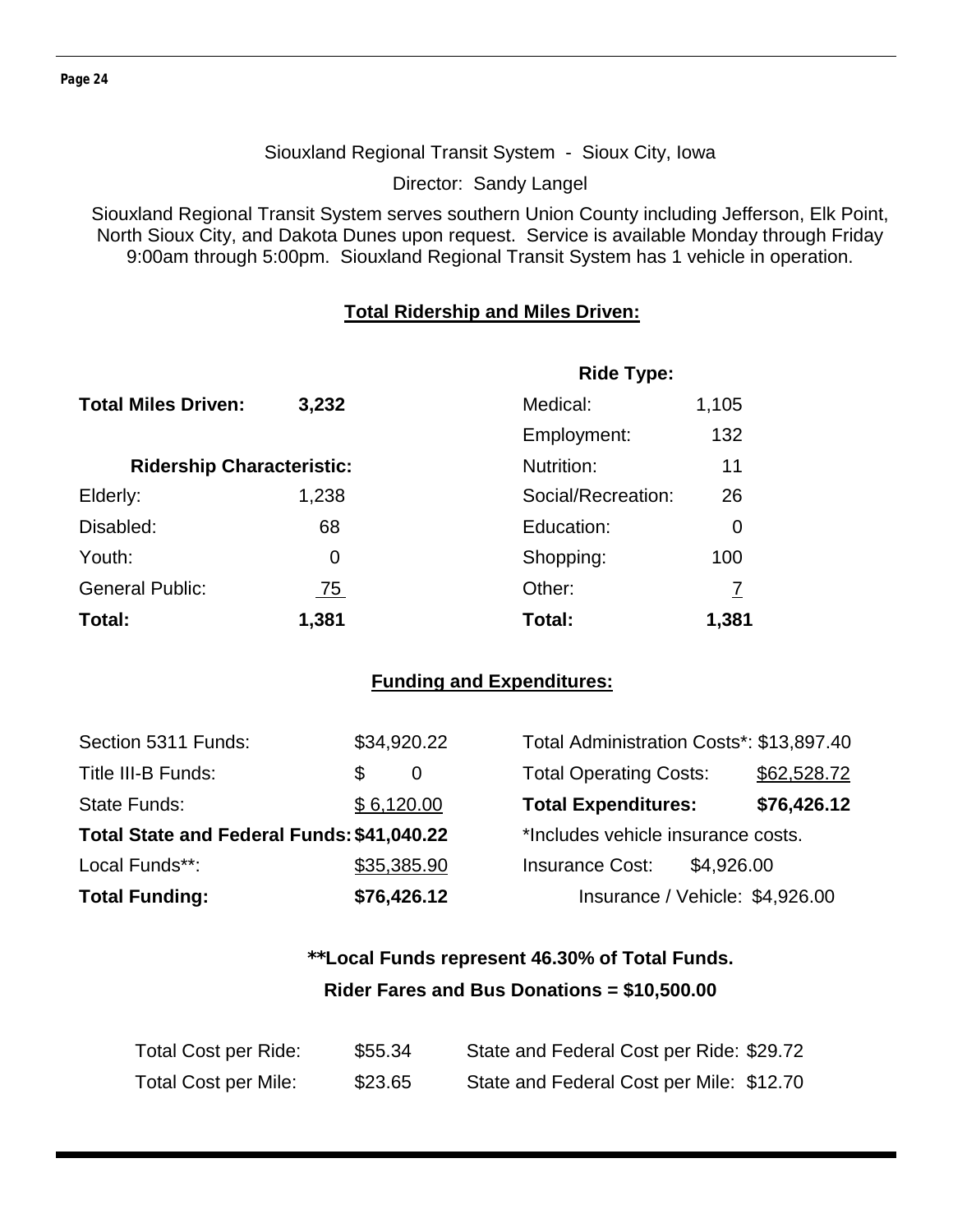#### Spink County Public Transit - Redfield, South Dakota

Director: Peggy L Morris

Spink County Public Transit serves Redfield and Spink County. Redfield service is provided Monday through Friday from 8:00am to 4:00pm with regular trips to Aberdeen and Watertown. Services in the county and smaller communities upon request. Courtesy rides to Redfield Area Concert Association concerts are free of charge. Redfield has 4 vehicles in operation.

#### **Total Ridership and Miles Driven:**

|                                  |              | <b>Ride Type:</b>  |        |
|----------------------------------|--------------|--------------------|--------|
| <b>Total Miles Driven:</b>       | 23,132       | Medical:           | 1,138  |
|                                  |              | Employment:        | 1,517  |
| <b>Ridership Characteristic:</b> |              | Nutrition:         | 1,495  |
| Elderly:                         | 6,776        | Social/Recreation: | 693    |
| Disabled:                        | 185          | Education:         | 6,383  |
| Youth:                           | 6,370        | Shopping:          | 2,479  |
| <b>General Public:</b>           | <u>1,055</u> | Other:             | 681    |
| Total:                           | 14,386       | Total:             | 14,386 |

#### **Funding and Expenditures:**

| Section 5311 Funds:                        | \$42,843.10 | Total Administration Costs*: \$25,066.31 |             |
|--------------------------------------------|-------------|------------------------------------------|-------------|
| Title III-B Funds                          | \$2,500.00  | <b>Total Operating Costs:</b>            | \$54,617.04 |
| <b>State Funds:</b>                        | \$7,933.00  | <b>Total Expenditures:</b>               | \$79,683.35 |
| Total State and Federal Funds: \$53,276.10 |             | *Includes vehicle insurance costs.       |             |
| Local Funds**:                             | \$26,407.25 | <b>Insurance Cost:</b><br>\$8,928.74     |             |
| <b>Total Funding:</b>                      | \$79,683.35 | Insurance / Vehicle: \$2,232.18          |             |

## **\*\*Local Funds represent 33.14% of Total Funds. Rider Fares and Bus Donations = \$11,952.54**

| Total Cost per Ride:        | \$5.54 | State and Federal Cost per Ride: \$3.70 |
|-----------------------------|--------|-----------------------------------------|
| <b>Total Cost per Mile:</b> | \$3.44 | State and Federal Cost per Mile: \$2.30 |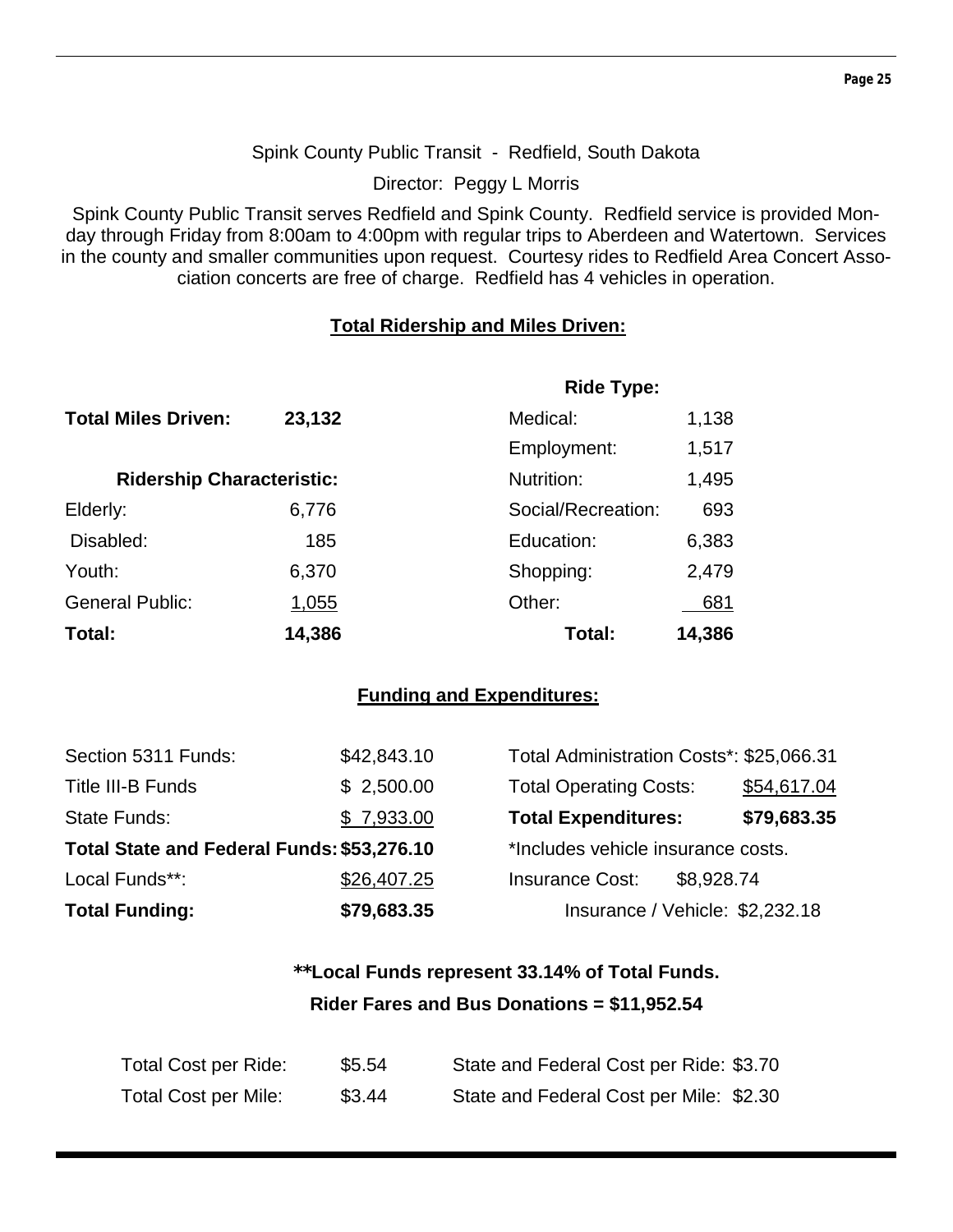#### Standing Rock Public Transportation - Fort Yates, North Dakota

Director: Pamela Ternes

Standing Rock Public Transportation currently operates 8 daily one-way fixed routes. Communities in the service area include: Mobridge, Grand River Casino, Wakpala, Kenel, Little Eagle, Bullhead, Bear Soldier South and McLaughlin in South Dakota and Fort Yates, Porcupine, Selfridge, Prairie Knights Casino, Mandan and Bismarck in North Dakota. Standing Rock Public Transportation has 6 vehicles in operation with wheelchair lift accessibility. Demand Response Services are offered on Wednesdays from each community in the service area to Bismarck, North Dakota. Feeder services are coordinated each Monday and Thursday to and from Rapid City, Pierre, Onida, Gettysburg, Selby, Mobridge, and McLaughlin, South Dakota and Fort Yates and Bismarck, North Dakota as a result of a partnership with Jefferson Lines, River Cities Transit, Standing Rock Public Transportation and Bis-Man Transit/Rimrock coaches.

#### **Total Ridership and Miles Driven:**

|                                  |         | <b>Ride Type:</b>  |       |
|----------------------------------|---------|--------------------|-------|
| <b>Total Miles Driven:</b>       | 173,712 | Medical:           | 281   |
|                                  |         | Employment:        | 5,447 |
| <b>Ridership Characteristic:</b> |         | Nutrition:         | 0     |
| Elderly:                         | 844     | Social/Recreation: | 0     |
| Disabled:                        | 62      | Education:         | 924   |
| Youth:                           | 924     | Shopping:          | 34    |
| <b>General Public:</b>           | 4,856   | Other:             |       |
| Total:                           | 6,686   | Total:             | 6,686 |

#### **Funding and Expenditures:**

| Section 5311 Funds:                        | \$71,801.00 |              | Total Administration Costs*: \$45,912.00 |             |              |
|--------------------------------------------|-------------|--------------|------------------------------------------|-------------|--------------|
| Title III-B Funds                          | \$          | 0            | <b>Total Operating Costs:</b>            |             | \$121,807.00 |
| State Funds:                               | \$23,010.00 |              | <b>Total Expenditures:</b>               |             | \$167,719.00 |
| Total State and Federal Funds: \$94,811.00 |             |              | *Includes vehicle insurance costs.       |             |              |
| Local Funds**:                             | \$72,908.00 |              | <b>Insurance Cost:</b>                   | \$17,398.00 |              |
| <b>Total Funding:</b>                      |             | \$167,719.00 | Insurance / Vehicle: \$17,398.00         |             |              |

## **\*\*Local Funds represent 43.47% of Total Funds. Rider Fares and Bus Donations = \$20,412.00**

| Total Cost per Ride: | \$25.09 | State and Federal Cost per Ride: \$14.18 |
|----------------------|---------|------------------------------------------|
| Total Cost per Mile: | \$0.97  | State and Federal Cost per Mile: \$0.55  |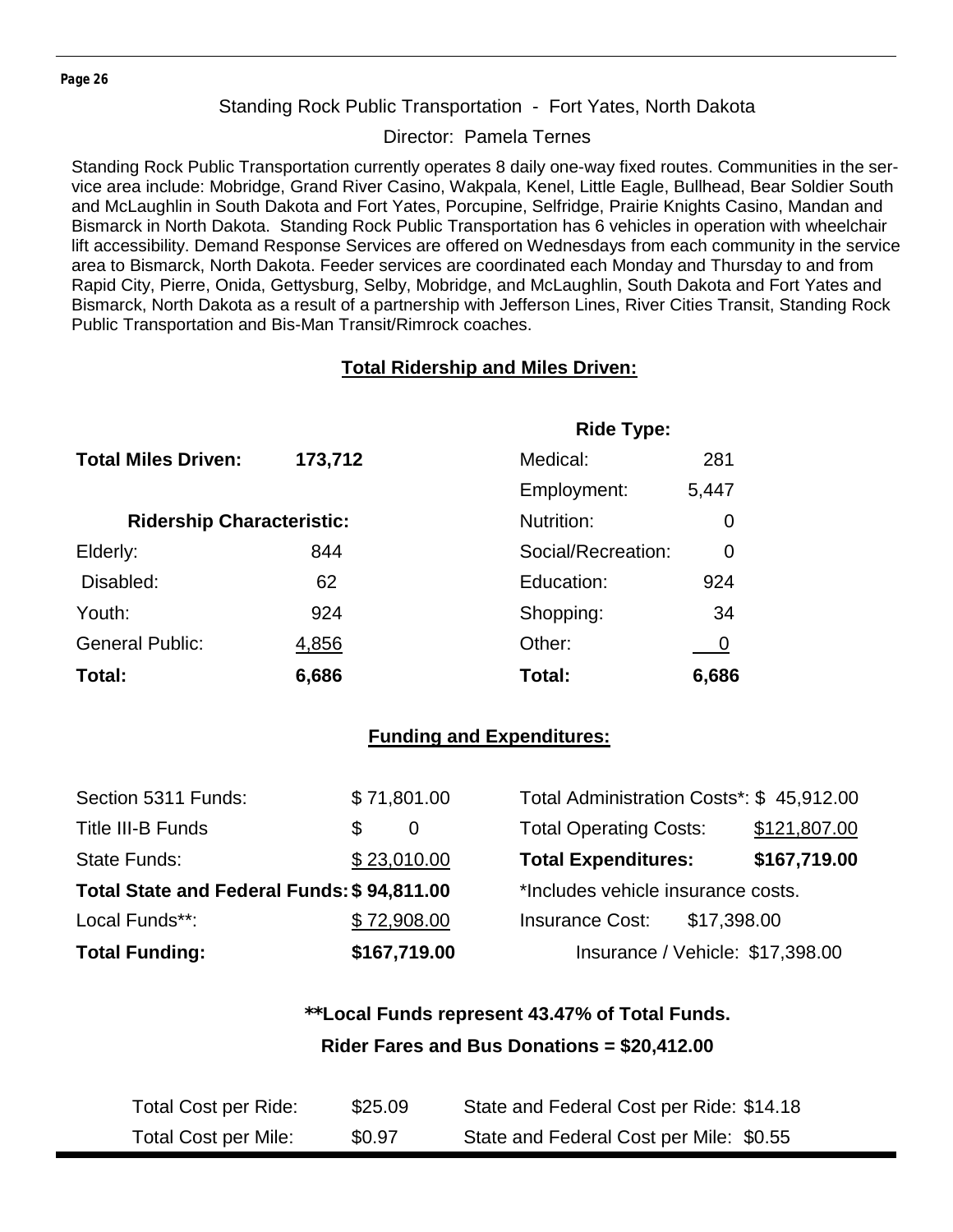#### Vermillion Public Transit - Vermillion, South Dakota

Director: Barb Ballensky

Vermillion Public Transit serves Vermillion, Burbank, Meckling and the surrounding area. Service is provided upon request. Vermillion Public Transit has 8 vehicles in operation.

#### **Total Ridership and Miles Driven:**

|                                  |        | <b>Ride Type:</b>  |        |
|----------------------------------|--------|--------------------|--------|
| <b>Total Miles Driven:</b>       | 78,947 | Medical:           | 2,013  |
|                                  |        | Employment:        | 36,048 |
| <b>Ridership Characteristic:</b> |        | Nutrition:         | 1,551  |
| Elderly:                         | 17,993 | Social/Recreation: | 6,040  |
| Disabled:                        | 31,037 | Education:         | 2,878  |
| Youth:                           | 3,574  | Shopping:          | 27,424 |
| <b>General Public:</b>           | 23,541 | Other:             | 191    |
| Total:                           | 76,145 | Total:             | 76,145 |

#### **Funding and Expenditures:**

| Section 5311 Funds:                         | \$115,152.05 | Total Administration Costs*: \$40,846.45 |              |
|---------------------------------------------|--------------|------------------------------------------|--------------|
| <b>Title III-B Funds</b>                    | \$15,935.00  | <b>Total Operating Costs:</b>            | \$195,986.23 |
| <b>State Funds:</b>                         | \$23,376.00  | <b>Total Expenditures:</b>               | \$236,832.68 |
| Total State and Federal Funds: \$154,463.05 |              | *Includes vehicle insurance costs.       |              |
| Local Funds**:                              | \$82,369.63  | <b>Insurance Cost:</b><br>\$8,949.97     |              |
| <b>Total Funding:</b>                       | \$236,832.68 | Insurance / Vehicle: \$894.99            |              |

## **\*\*Local Funds represent 34.78% of Total Funds. Rider Fares and Bus Donations = \$19,245.84**

| Total Cost per Ride:        | \$3.11 | State and Federal Cost per Ride: \$2.03 |
|-----------------------------|--------|-----------------------------------------|
| <b>Total Cost per Mile:</b> | \$3.00 | State and Federal Cost per Mile: \$1.96 |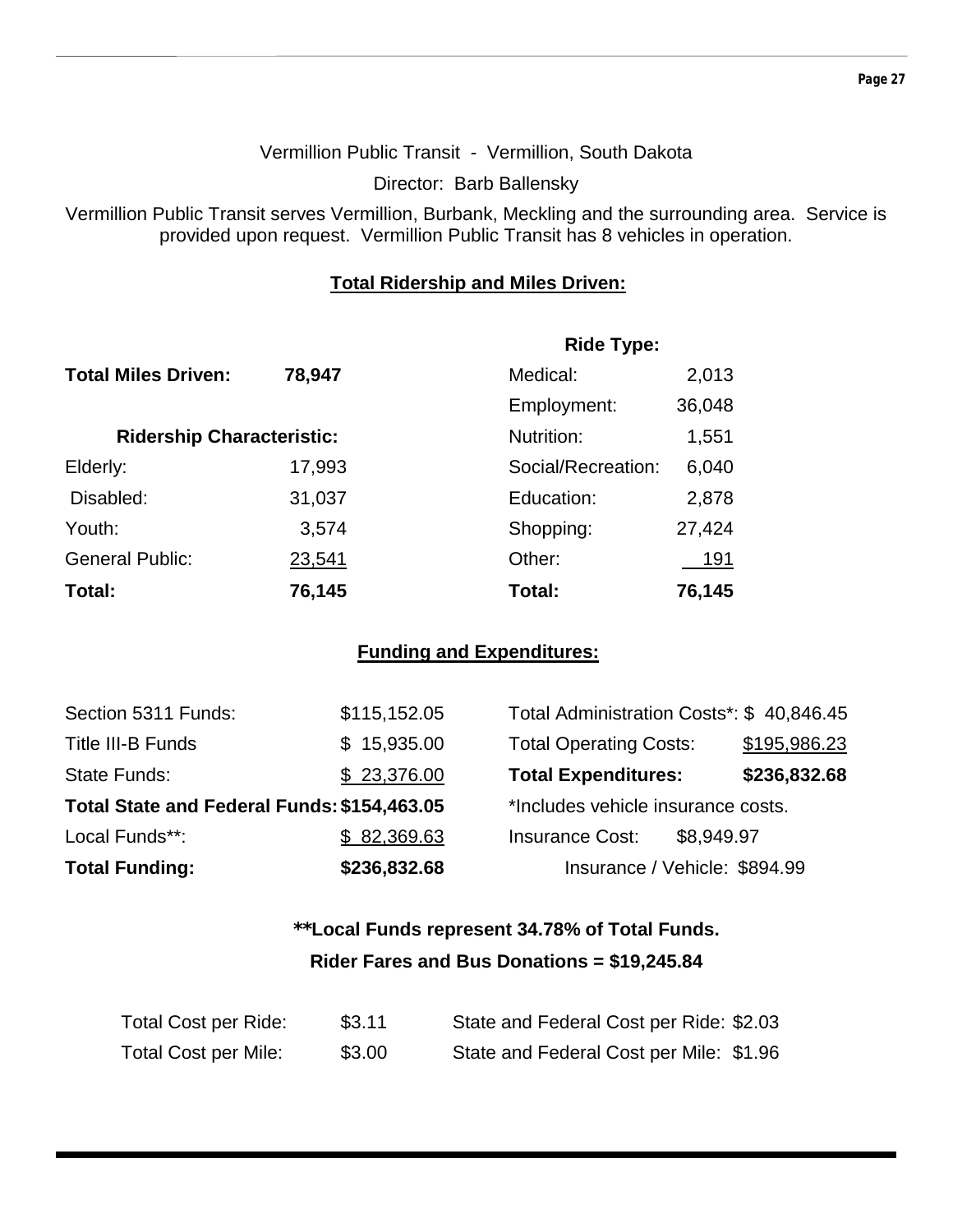#### Watertown Area Transit - Watertown, South Dakota

Director: Don Walder

Watertown Area Transit serves Watertown and Codington County. Watertown service hours are Monday through Friday from 6:00am to 6:30pm, and Saturday from 8:30am to 4:30pm. Service in the county and smaller communities is provided upon request. Watertown Area Transit has 6 vehicles in operation.

#### **Total Ridership and Miles Driven:**

|                                  |        | <b>Ride Type:</b>  |                |
|----------------------------------|--------|--------------------|----------------|
| <b>Total Miles Driven:</b>       | 73,010 | Medical:           | 2,530          |
|                                  |        | Employment:        | 20,522         |
| <b>Ridership Characteristic:</b> |        | Nutrition:         | 1,652          |
| Elderly:                         | 16,127 | Social/Recreation: | 7,100          |
| Disabled:                        | 13,747 | Education:         | 5,597          |
| Youth:                           | 5,417  | Shopping:          | 4,603          |
| <b>General Public:</b>           | 6,713  | Other:             | $\overline{0}$ |
| Total:                           | 42,004 | Total:             | 42,004         |

#### **Funding and Expenditures:**

| <b>Total Funding:</b>                       | \$222,651.33 | Insurance / Vehicle: \$3,453.50           |              |
|---------------------------------------------|--------------|-------------------------------------------|--------------|
| Local Funds**:                              | \$87,065.72  | <b>Insurance Cost:</b><br>\$20,721.00     |              |
| Total State and Federal Funds: \$135,585.61 |              | *Includes vehicle insurance costs.        |              |
| <b>State Funds:</b>                         | \$20,116.00  | <b>Total Expenditures:</b>                | \$222,651.33 |
| Title III-B Funds                           | \$10,538.00  | <b>Total Operating Costs:</b>             | \$154,522.80 |
| Section 5311 Funds:                         | \$104,931.61 | Total Administration Costs*: \$ 68,128.53 |              |

## **\*\*Local Funds represent 39.10% of Total Funds. Rider Fares and Bus Donations = \$42,572.43**

| Total Cost per Ride:        | \$5.30 | State and Federal Cost per Ride: \$3.23 |
|-----------------------------|--------|-----------------------------------------|
| <b>Total Cost per Mile:</b> | \$3.05 | State and Federal Cost per Mile: \$1.86 |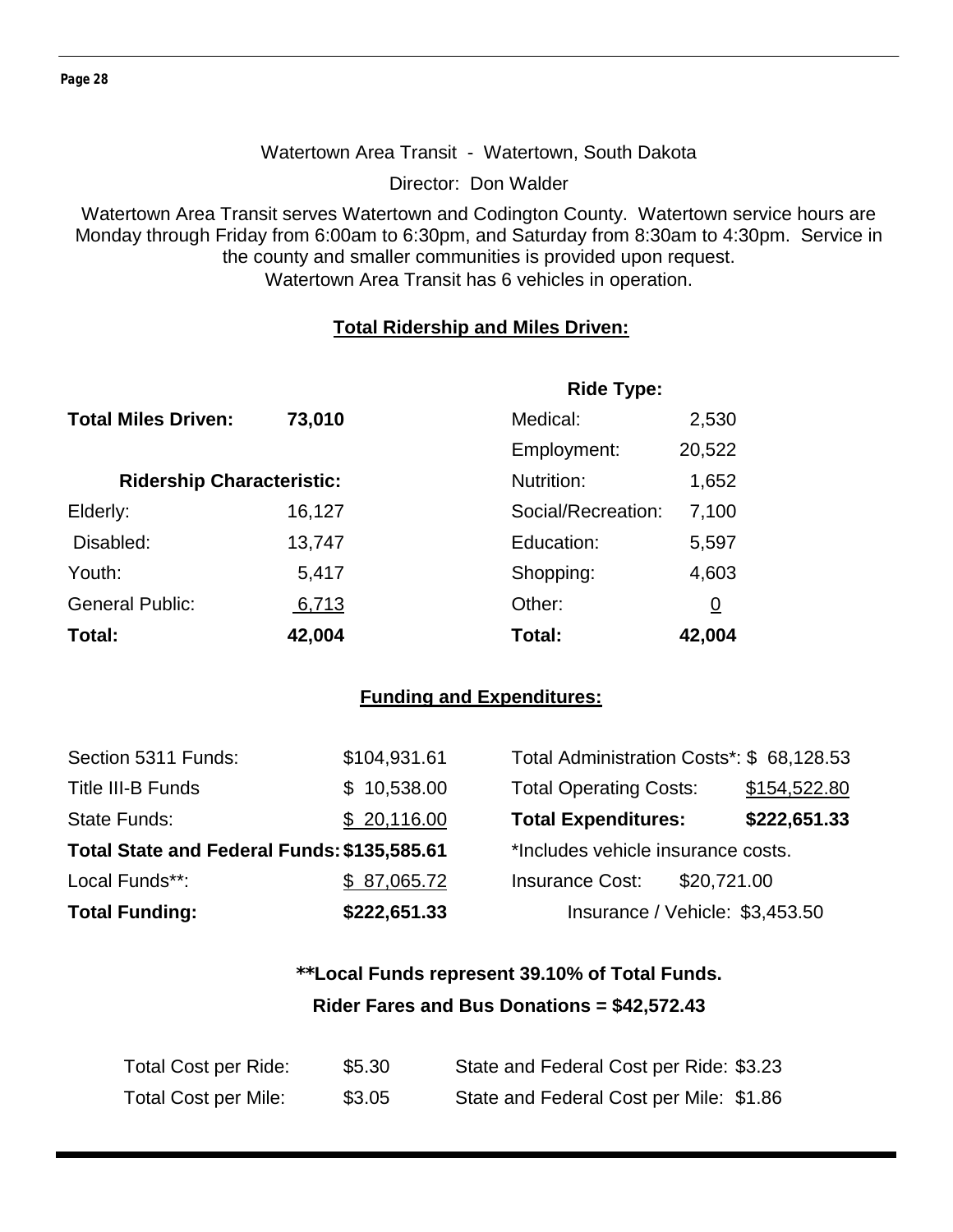#### West River Transit Authority - Spearfish, South Dakota

Director: Barb Cline

West River Transit Authority administrative offices are located in Spearfish. Services are provided in Lawrence, Meade, Custer, Fall River, Butte Counties and in to Pennington County. Spearfish and Deadwood service is Monday through Sunday. Other service is scheduled Monday through Friday. West River Transit Authority has 26 vehicles in operation.

#### **Total Ridership and Miles Driven:**

|                                  |         | <b>Ride Type:</b>  |         |
|----------------------------------|---------|--------------------|---------|
| <b>Total Miles Driven:</b>       | 357,683 | Medical:           | 16,872  |
|                                  |         | Employment:        | 28,341  |
| <b>Ridership Characteristic:</b> |         | Nutrition:         | 8,303   |
| Elderly:                         | 36,639  | Social/Recreation: | 17,039  |
| Disabled:                        | 21,678  | Education:         | 29,953  |
| Youth:                           | 30,057  | Shopping:          | 11,757  |
| <b>General Public:</b>           | 28,860  | Other:             | 4,969   |
| Total:                           | 117,234 | Total:             | 117,234 |

#### **Funding and Expenditures:**

| <b>Total Funding:</b>                       | \$895,134.52 | Insurance / Vehicle: \$2,316.77           |              |
|---------------------------------------------|--------------|-------------------------------------------|--------------|
| Local Funds**:                              | \$417,765.43 | \$60,236.00<br><b>Insurance Cost:</b>     |              |
| Total State and Federal Funds: \$477,369.09 |              | *Includes vehicle insurance costs.        |              |
| State Funds:                                | \$70,283.00  | <b>Total Expenditures:</b>                | \$895,134.52 |
| Title III-B Funds                           | \$70,972.00  | <b>Total Operating Costs:</b>             | \$639,865.36 |
| Section 5311 Funds:                         | \$336,114.09 | Total Administration Costs*: \$255,269.16 |              |

## **\*\*Local Funds represent 46.67% of Total Funds. Rider Fares and Bus Donations = \$55,865.09**

| Total Cost per Ride: | \$7.64 | State and Federal Cost per Ride: \$4.07 |
|----------------------|--------|-----------------------------------------|
| Total Cost per Mile: | \$2.50 | State and Federal Cost per Mile: \$1.33 |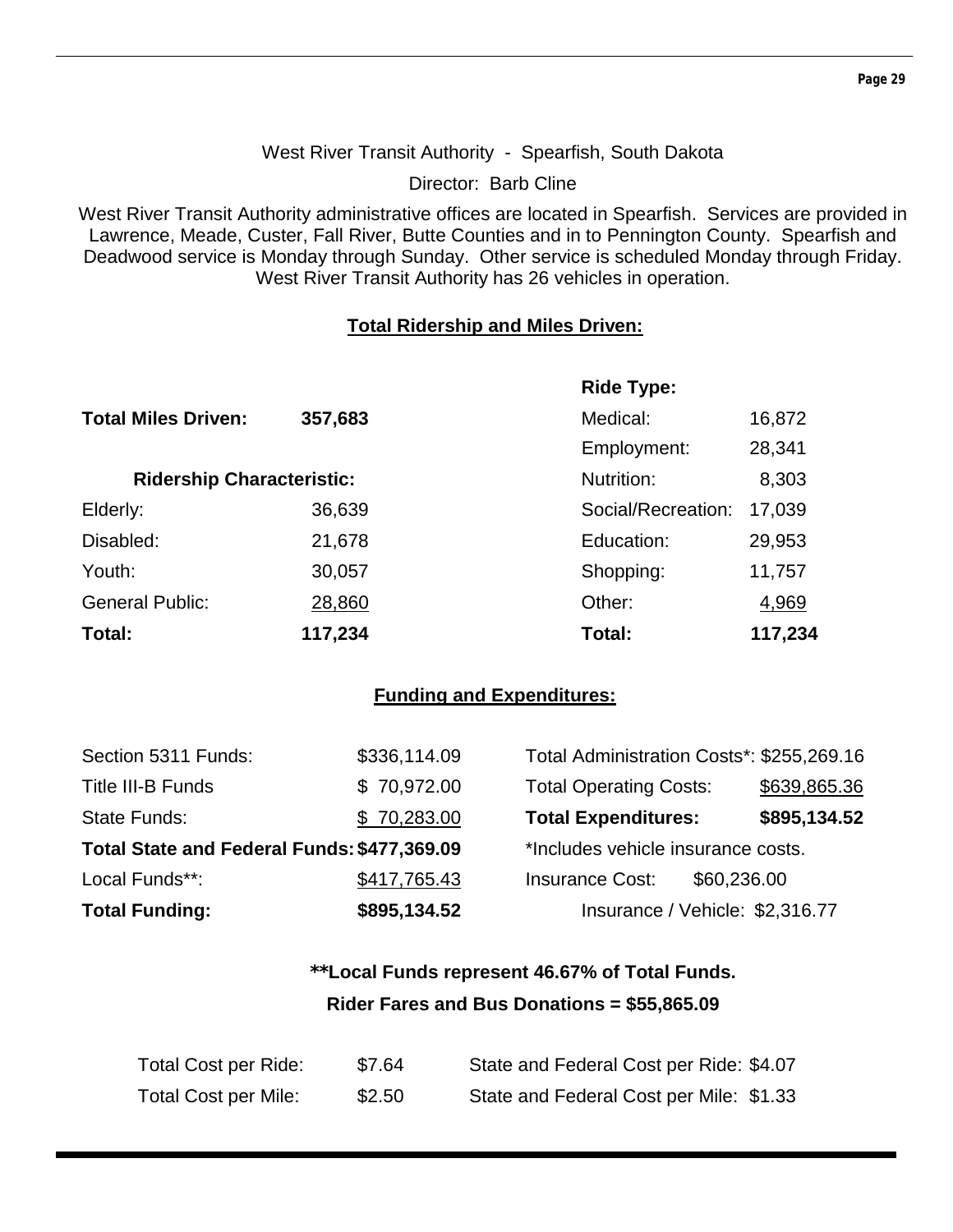#### Yankton Transit - Yankton, South Dakota

Director: Velda Bentson

Yankton Transit serves the City of Yankton. Service is provided upon request with 24-hour advanced notice. Yankton Transit has 17 vehicles in operation.

#### **Total Ridership and Miles Driven:**

|                                  |         | <b>Ride Type:</b>  |         |  |
|----------------------------------|---------|--------------------|---------|--|
| <b>Total Miles Driven:</b>       | 206,408 | Medical:           | 20,929  |  |
|                                  |         | Employment:        | 31,967  |  |
| <b>Ridership Characteristic:</b> |         | Nutrition:         | 7,247   |  |
| Elderly:                         | 17,025  | Social/Recreation: | 14,945  |  |
| Disabled:                        | 57,279  | Education:         | 39,392  |  |
| Youth:                           | 41,144  | Shopping:          | 5,893   |  |
| <b>General Public:</b>           | 8,972   | Other:             | 4,047   |  |
| Total:                           | 124,420 | Total:             | 124,420 |  |

#### **Funding and Expenditures:**

| Section 5311 Funds:                         | \$157,285.93 | Total Administration Costs*: \$ 50,882.30 |              |
|---------------------------------------------|--------------|-------------------------------------------|--------------|
| <b>Title III-B Funds</b>                    | \$13,867.00  | <b>Total Operating Costs:</b>             | \$328,592.68 |
| <b>State Funds:</b>                         | \$39,574.00  | <b>Total Expenditures:</b>                | \$379,474.98 |
| Total State and Federal Funds: \$210,726.93 |              | *Includes vehicle insurance costs.        |              |
| Local Funds**:                              | \$168,748.05 | <b>Insurance Cost:</b><br>\$17,535.73     |              |
| <b>Total Funding:</b>                       | \$379,474.98 | Insurance / Vehicle: \$1,031.51           |              |

## **\*\*Local Funds represent 44.47% of Total Funds. Rider Fares and Bus Donations = \$77,222.58**

| Total Cost per Ride: | \$3.05 | State and Federal Cost per Ride: \$1.69 |
|----------------------|--------|-----------------------------------------|
| Total Cost per Mile: | \$1.84 | State and Federal Cost per Mile: \$1.02 |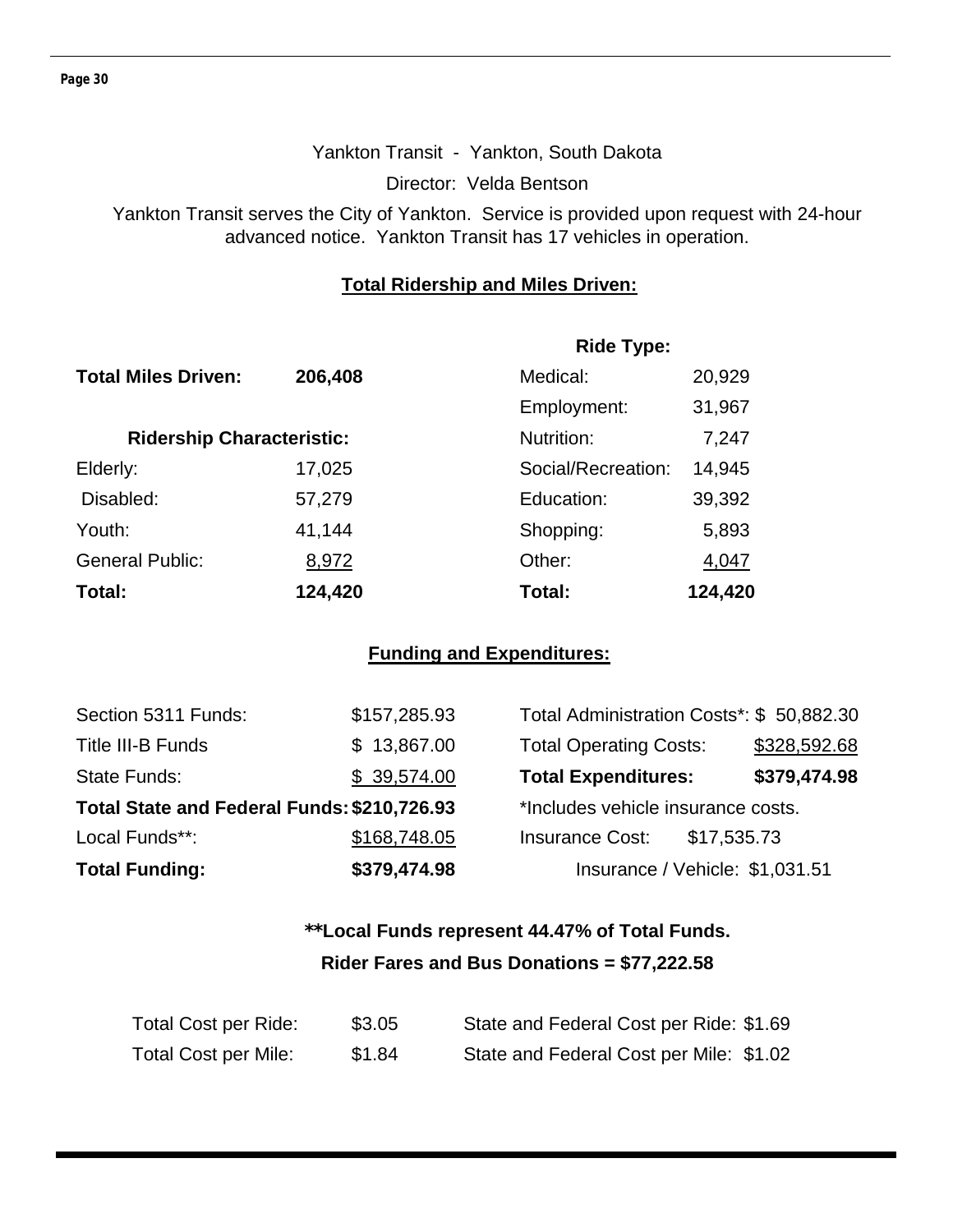## **Other Transit Program Statistics**

## **FTA Section 5311 Rural Technical Assistance Program (RTAP)**

RTAP funds are used to provide training and technical assistance to rural transit operators and their drivers. In FY2007, South Dakota received \$89,879 in RTAP funds.

## **FTA Section 5303 Urban Transit Planning Program**

Contracts issued to the Sioux Falls and Rapid City Metropolitan Planning Organizations (MPOs) to conduct transit planning studies in FY07 were:

Rapid City **\$90,989** Sioux Falls \$134,127

## **South Dakota Public and Specialized Transportation Assistance Fund**

State funds are granted to transit organizations which first had obtained Federal Transit grants. These State dollars help meet the local matching fund requirements of the Federal grants.

| Section 5307 Urban Transit Operators | \$75,000.00  |
|--------------------------------------|--------------|
| Section 5311 Rural Transit Operators | \$704,969.00 |

#### **CY 2006 Drug and Alcohol Testing for Section 5311 Rural Public Transit Agencies**

Federal laws required Section 5311 Rural Public Transportation operators to conduct drug and alcohol testing of safety-sensitive employees starting in 1996. Six types of testing were required: pre-employment, random selection, post accident, reasonable suspicion, return-to-duty after testing positive, and follow-up testing on persons who previously tested positive. In South Dakota, only pre-employment and random testing was required during CY2007.

|                                       |                      | <b>Negative for</b> | <b>Positive for</b>    |
|---------------------------------------|----------------------|---------------------|------------------------|
|                                       | # Conducted in CY 07 | Drugs / Alcohol     | <b>Drugs / Alcohol</b> |
| <b>Pre-Employment</b>                 | 184                  | 184                 | $\bf{0}$               |
| <b>Random Selection</b>               | 208                  | 208                 | $\boldsymbol{0}$       |
| <b>Post Accident</b>                  | 8                    | 8                   | $\boldsymbol{0}$       |
| <b>Reasonable</b><br><b>Suspicion</b> | 1                    | 1                   | $\boldsymbol{0}$       |
| <b>Return to Duty</b>                 | $\boldsymbol{0}$     | 0                   | $\boldsymbol{0}$       |
| <b>Follow-Up</b>                      | $\boldsymbol{0}$     | 0                   | $\bf{0}$               |